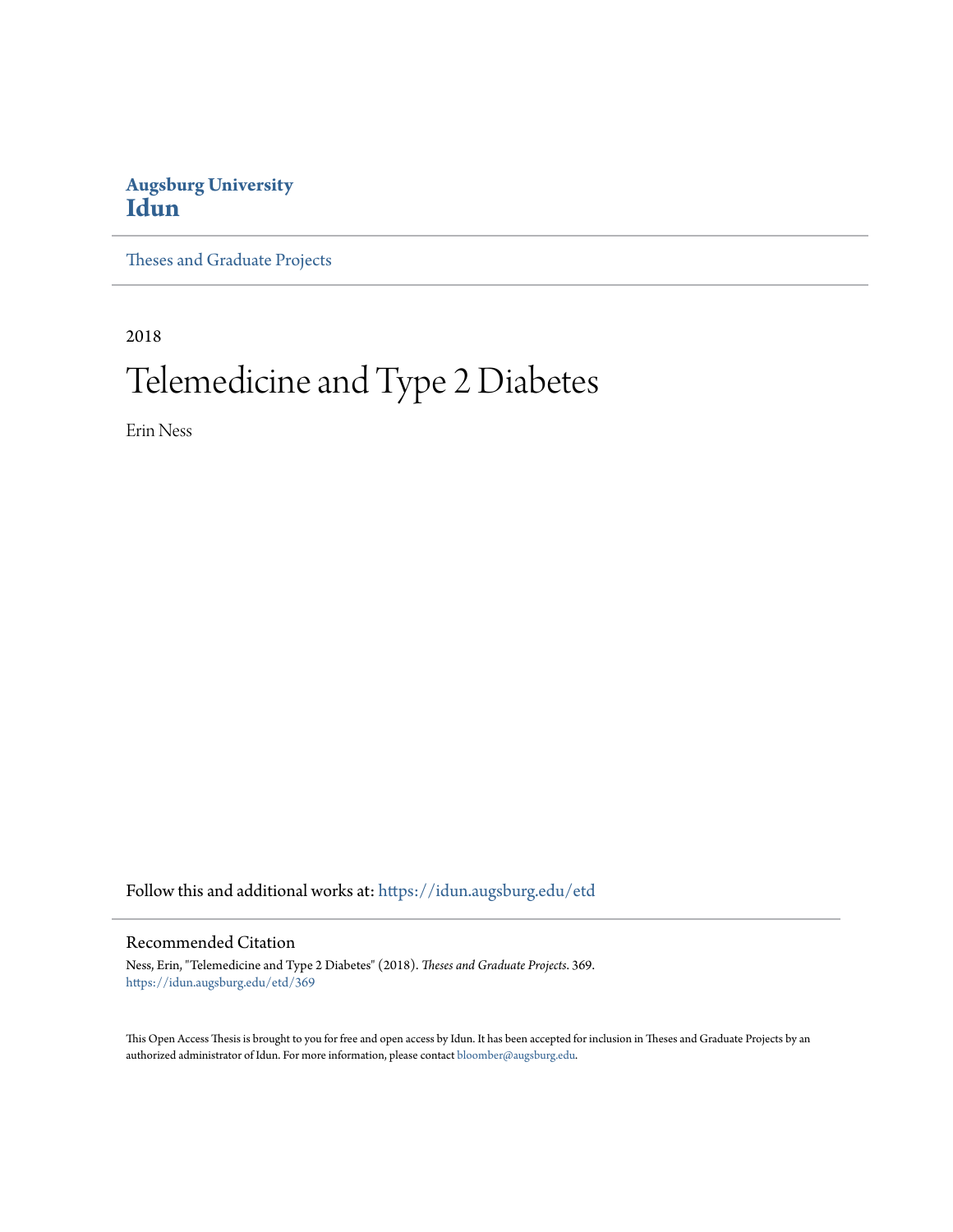# **Telemedicine and Type 2 Diabetes**

By Erin Ness

Advisor: Dr. Alicia Quella

Paper Submitted in Partial Fulfillment

of the Requirements for the Degree of

Master of Science

Physician Assistant Studies

Augsburg College

August 15, 2017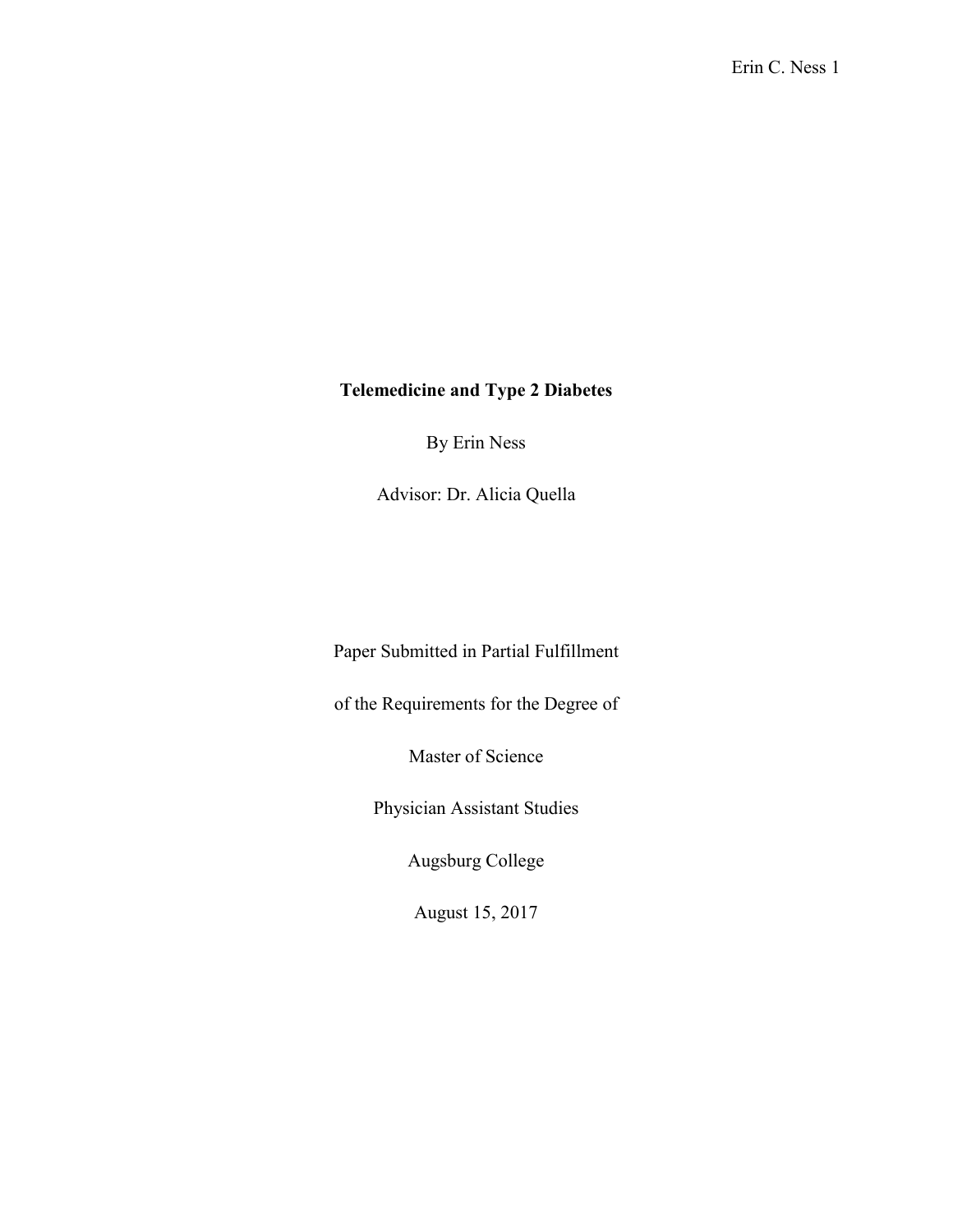| <b>Table of Contents</b> |  |
|--------------------------|--|
|                          |  |
|                          |  |
|                          |  |
|                          |  |
|                          |  |
|                          |  |
|                          |  |
|                          |  |
|                          |  |
|                          |  |
|                          |  |
|                          |  |
|                          |  |
|                          |  |
|                          |  |
|                          |  |
|                          |  |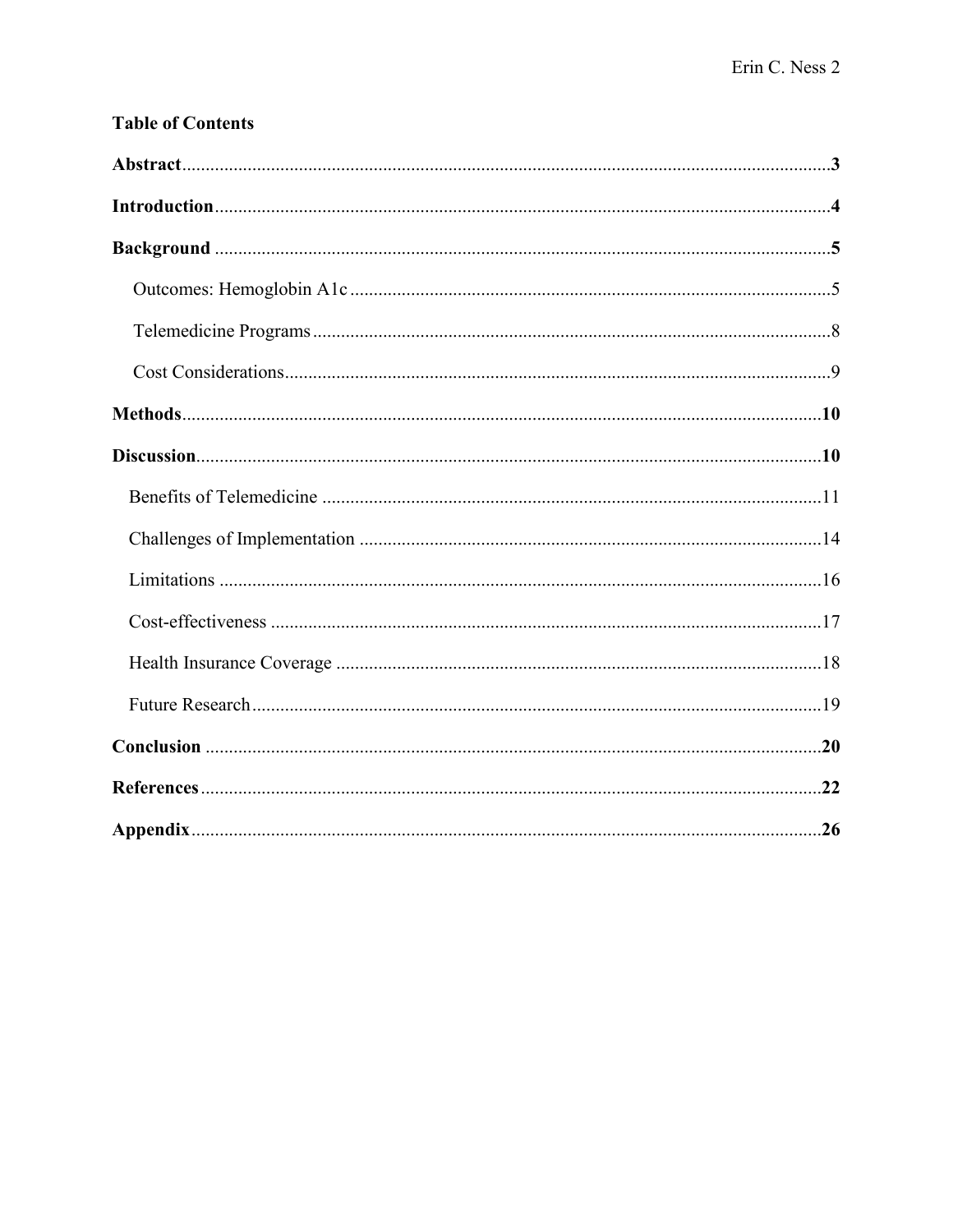### **Abstract**

Recent and continuing advances in technology are impacting the practice of healthcare worldwide. Facilities are utilizing technology to provide patients with education, treatment options, consultations, and more. In the face of limited resources, emerging telemedicine programs offer opportunities for providers to connect with patients through videoconferencing, patient portals, etc. Telemedicine holds the potential to significantly impact glycemic control and self-management in patients with type 2 diabetes. The purpose of this article is to research the efficacy and cost-effectiveness of telemedicine programs for patients with type 2 diabetes. Using terms related to telemedicine and type 2 diabetes, PubMed, Google Scholar, and The Cochrane Database of Systematic Reviews were used to identify relevant studies for the literature review published within the past ten years. For this article, the topics of type 1 diabetes and gestational diabetes were generally avoided. Information was gathered via personal correspondence from two healthcare professionals with experience working with patients with diabetes and telemedicine. Telemedicine, in various modalities, may be an effective means to provide patient care and allow for self-management for patients with type 2 diabetes; however, there are several limitations in the research. No clear conclusions can be drawn regarding the cost-effectiveness of telemedicine due to limited data. Further advancements in technology and research needs to be conducted to demonstrate significant results regarding telemedicine for future use.

Keywords: hemoglobin A1c (HbA1c), type 2 diabetes, telemedicine, healthcare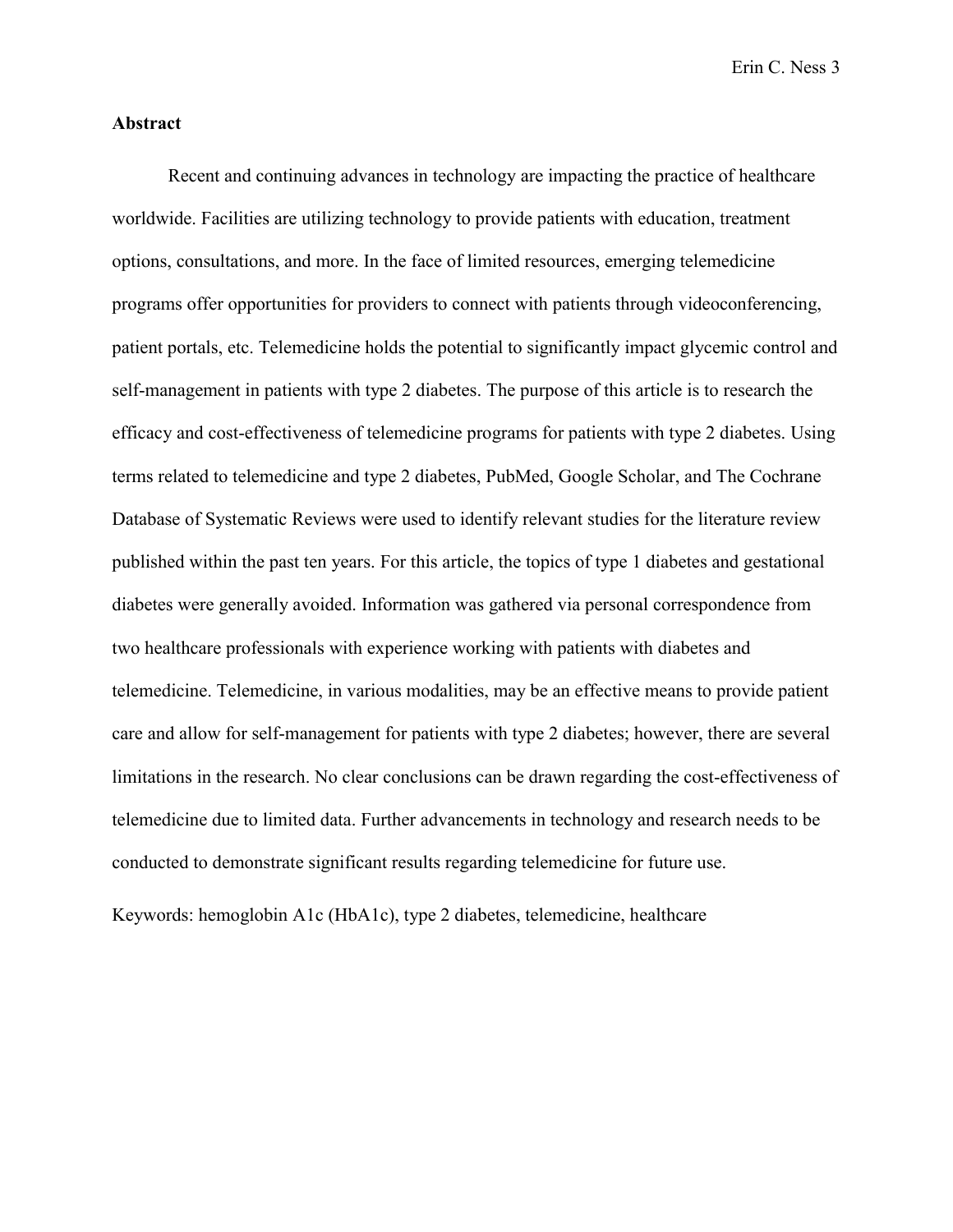## **Introduction**

Diabetes is a complex group of metabolic conditions involving chemical balances and energy production.<sup>1</sup> It is estimated that approximately four hundred million adults in the world have diabetes while half are undiagnosed.<sup>2</sup> By 2040, this number is estimated to rise to over six hundred million.<sup>2</sup> The largest number of individuals diagnosed with diabetes are between 40 and 59 years of age. Type 2 diabetes is the most prevalent. It can be a devastating diagnosis, as well as an economic burden for every country with an estimated twelve percent of the global health expenditure dedicated to diabetes treatment and related complications.<sup>2</sup>

In type 2 diabetes, the body does not properly respond to insulin, which regulates blood glucose used for energy and homeostasis. Glucose levels rise in the blood, leading to hyperglycemia. Hemoglobin A1c (HbA1c) is the gold standard for monitoring long-term blood glucose control, also called glycemic control. Hemoglobin A1c, or glycated hemoglobin, is a blood test reflecting the average blood glucose concentration over the course of 120 days compared to daily glucose concentrations.<sup>3</sup> For patients with type 2 diabetes, target goals are individualized; however, the American Diabetes Association advocates for a target at or below 6.5 percent. Hemoglobin A1c is used to assess the quality of care and predict the development of long-term complications. It prompts primary care providers to intervene earlier and treat patients more effectively. However, due to several factors such as provider's fear of hypoglycemia, patient nonadherence, and cost, strict glycemic control is not achieved.<sup>4</sup>

The incidence of diabetes continues to rise, along with the need for healthcare resources. With approximately 20 percent of Americans living in rural areas, many patients live out of reach of appropriate medical care due to provider shortages, transportation, and cost.<sup>5,6,7</sup> To provide patients with adequate care, technology is being utilized to connect with patients through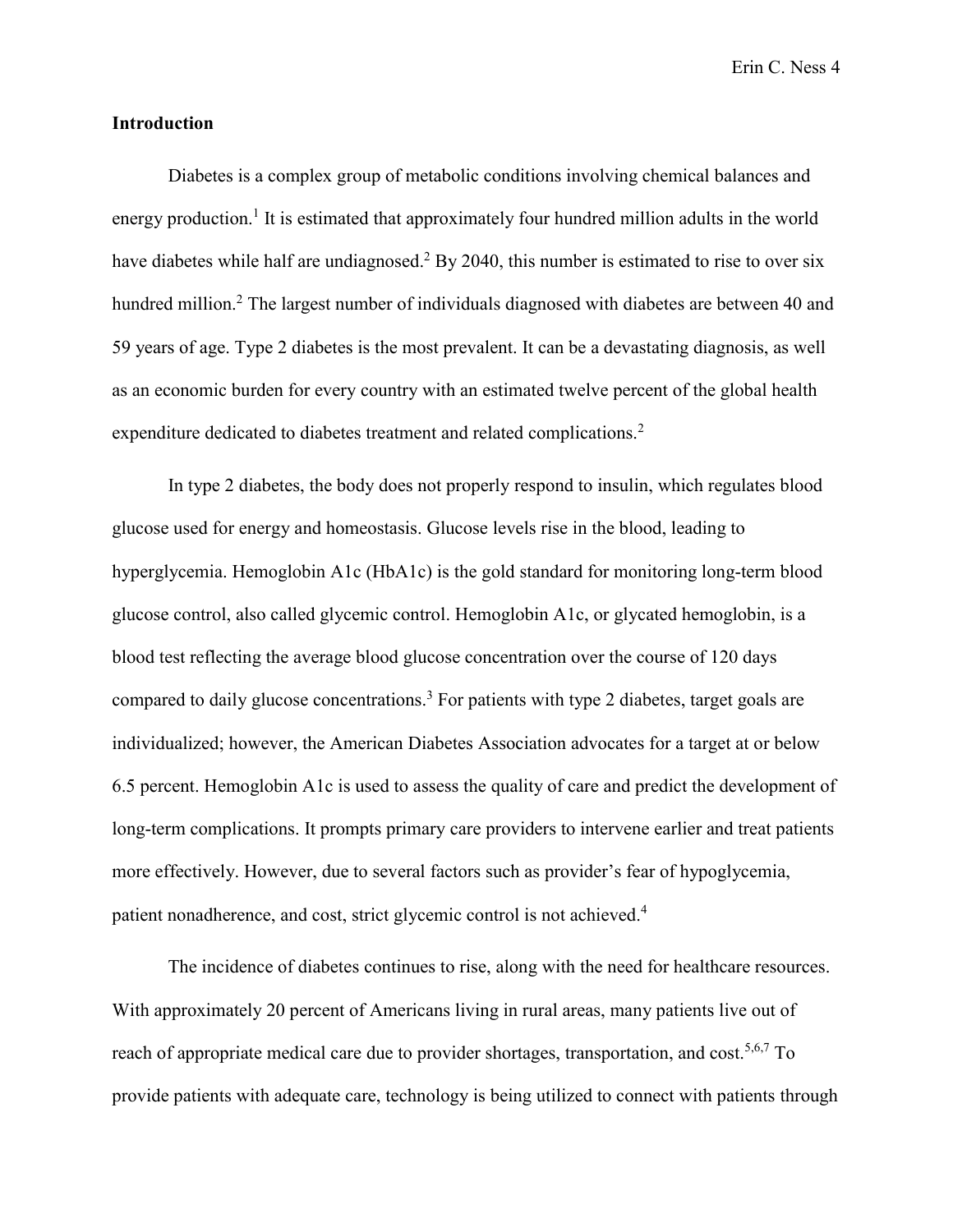videoconferencing, patient health portals, and mobile applications; however, very little is known of the clinical efficacy and cost-effectiveness of such programs. Telemedicine may be an effective strategy for diabetes monitoring and intervention to achieve optimal glucose control.

This paper analyzes the use of telemedicine for management of type 2 diabetes through hemoglobin A1c results and cost-effectiveness. The objectives include determining the methods of telemedicine, analyzing hemoglobin A1c outcomes compared to standard care, identifying the benefits and challenges to implementation, and developing a conclusion for the future of telemedicine.

#### **Background**

Telemedicine is being accepted at hospitals and clinics worldwide, increasing 3.5 percent annually.<sup>8</sup> Data from the HIMSS Analytics 2016 Telemedicine Study shows that telemedicine technology adoption will continue to grow.<sup>8</sup> The number of U.S. hospitals that have installed telemedicine technology has grown to approximately 45 percent, leaving several hospitals potential targets for implementation.<sup>8</sup> As stated during a recent correspondence on June 29, 2017 with Jennifer Freitag a certified nurse practitioner (CNP) at Mayo Clinic, "as we [healthcare providers] continue to embrace technology we can play a more active role in patients' daily lives. Many of the patients I work with require support especially at diagnosis and when starting insulin therapy. Portals, apps can give patients reminders to take medicine, monitor blood glucose etc."

## *Outcomes: Hemoglobin A1c*

Telehealth and technology based interventions combined with standards of care may be associated with improved glycemic control and improved clinical outcomes for diabetes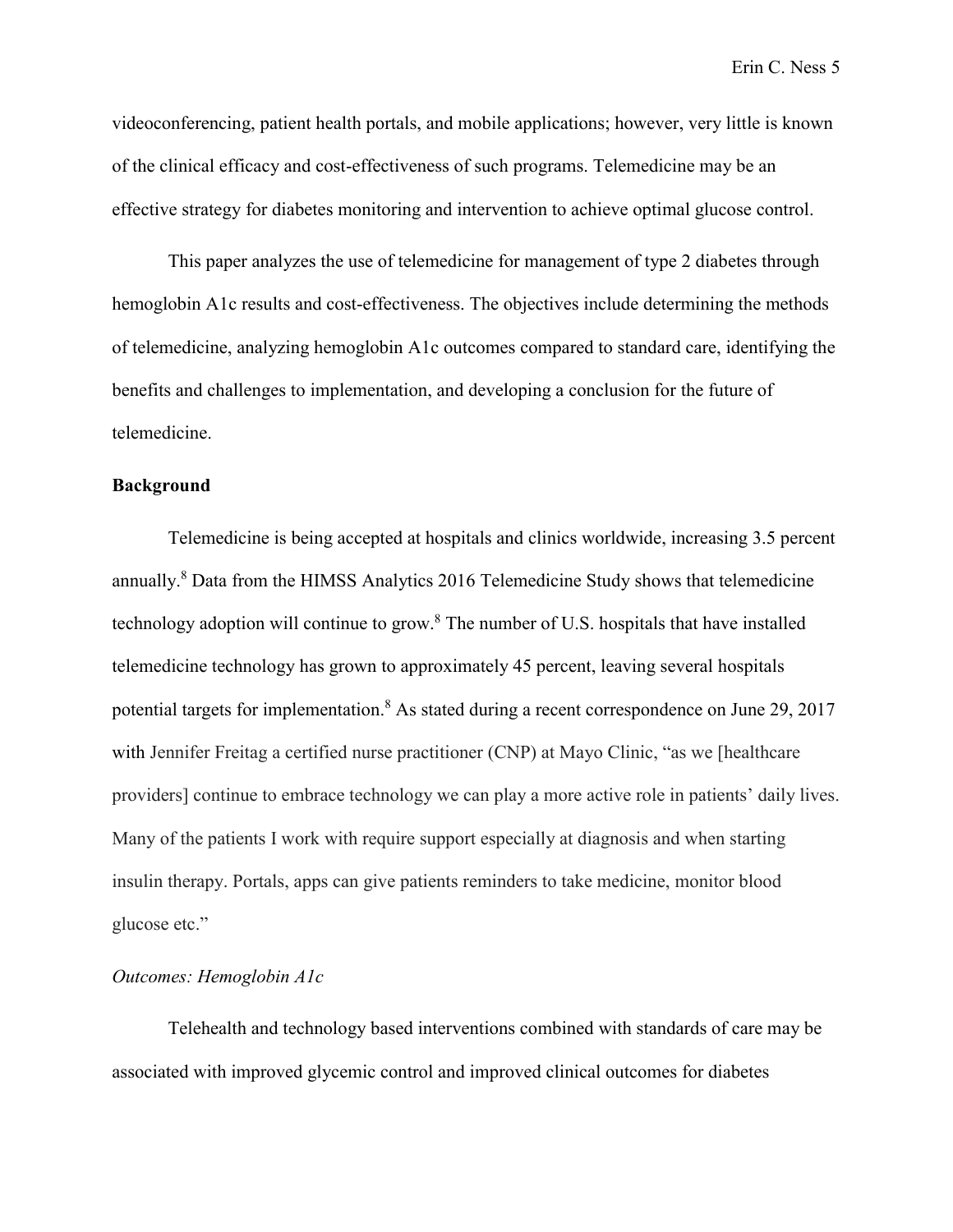patients.<sup>1,4,5,9-17</sup> However, the type of intervention and duration are important considerations.<sup>9</sup> Several systematic reviews, meta-analyses, and randomized control trials investigate the role of telemedicine in the treatment and management of type 2 diabetes.<sup>1,4,5,9-17</sup>

Diabetes education, counseling, and medication management is provided via videoconferencing, telephone conversations, e-mail, or secure websites, such as patient portals.3,11 Patients connect with providers or nurses to report blood glucose values and receive treatment options without scheduling and attending appointments. In addition, patients have access to education through a team of nurses, dietitians, and pharmacists. Education focuses on medication usage, nutrition, exercise, and controlling blood glucose through various circumstances, such as episodes of hypoglycemia which can affect patients' health and wellbeing.<sup>4,11</sup> Lastly, telemedicine includes wireless transmission of data from the patients' home glucometer. The blood glucose readings are transmitted to providers who then analyze the reports and provide the patients with individualized feedback with medication management.<sup>4,11,13</sup>

Overall, the data demonstrates a general improvement in overall HbA1c results.<sup>1,4,5,9-17</sup> For patients participating in videoconferencing, the average HbA1c result after three months improved significantly from 8.6 percent to 7.8. <sup>11</sup> Patients receiving education and counseling demonstrated a significant reduction in HbA1c levels at three and six months.<sup>4</sup> The mean HbA1c was 8.5 percent at the initial visit and was reduced to 6.3 percent at six months.<sup>4</sup>

Methods of telemedicine that include text messaging, web portals, automated voice reminders, computer software, and/or telephone calls showed that telemedicine lowered HbA1c by 0.57 percent within three months and by 0.28 percent beyond four months; however, no other clinically relevant outcomes were apparent among patients with diabetes.<sup>14</sup> There is a tendency of a larger HbA1c reduction with interventions that lasted six months as compared to ones that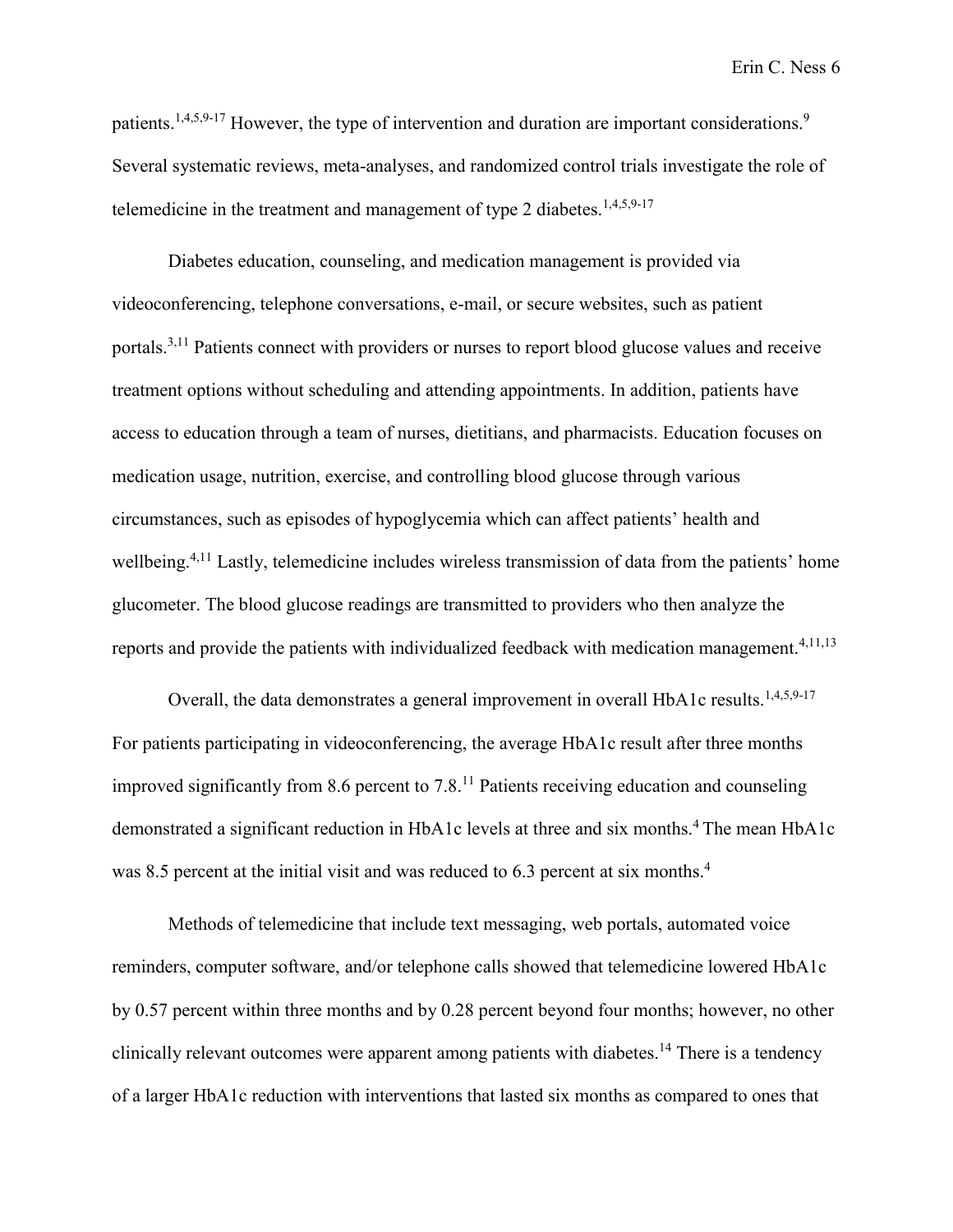lasted year.<sup>1</sup> During correspondence with Jennifer Freitag CNP, she states, "I have worked with patient portals. I find this beneficial to patients that are new to insulin therapy and need frequent insulin dose adjustments."

Patients in telemedicine programs that include weekly education phone calls from nurses for medication review and adjustment, in addition to mobile telehealth equipment for diabetes management (e.g. blood glucose meters, blood pressure monitors, and mobile phones), showed a lack of significance for HbA1c results between groups at baseline, three, and nine months.<sup>13</sup> On the contrary, a similar study focusing of wireless data technologies showed a reduction in HbA1c values of 1.32 percent at six months.<sup>13</sup> The study also noted extra efforts to help patients better understand the relationship between the blood glucose values and risk of long term complications.<sup>13</sup> Interventions that involve expanding and changing the roles of healthcare professionals were associated with improvements in glycemic levels.<sup>10</sup>

According to a recent survey, patients feel comfortable with telemedicine and find it convenient. Concerns regarding privacy are low and lack of physician contact is generally acceptable. Improvement in quality of life and emotional well-being leads to better diabetes selfmanagement.<sup>11</sup> Diabetes education via telemedicine or in-person reduces distress and promotes positive behavior change, which can lead to higher morale and essentially better diabetes outcomes. Results indicate that regardless of HbA1c change, patients enrolled in telemedicine reported increase awareness of diabetes and fluctuations in blood glucose. Patients also report that telemedicine with nurses provided accountability and increase their motivation for selftelemonitoring. 18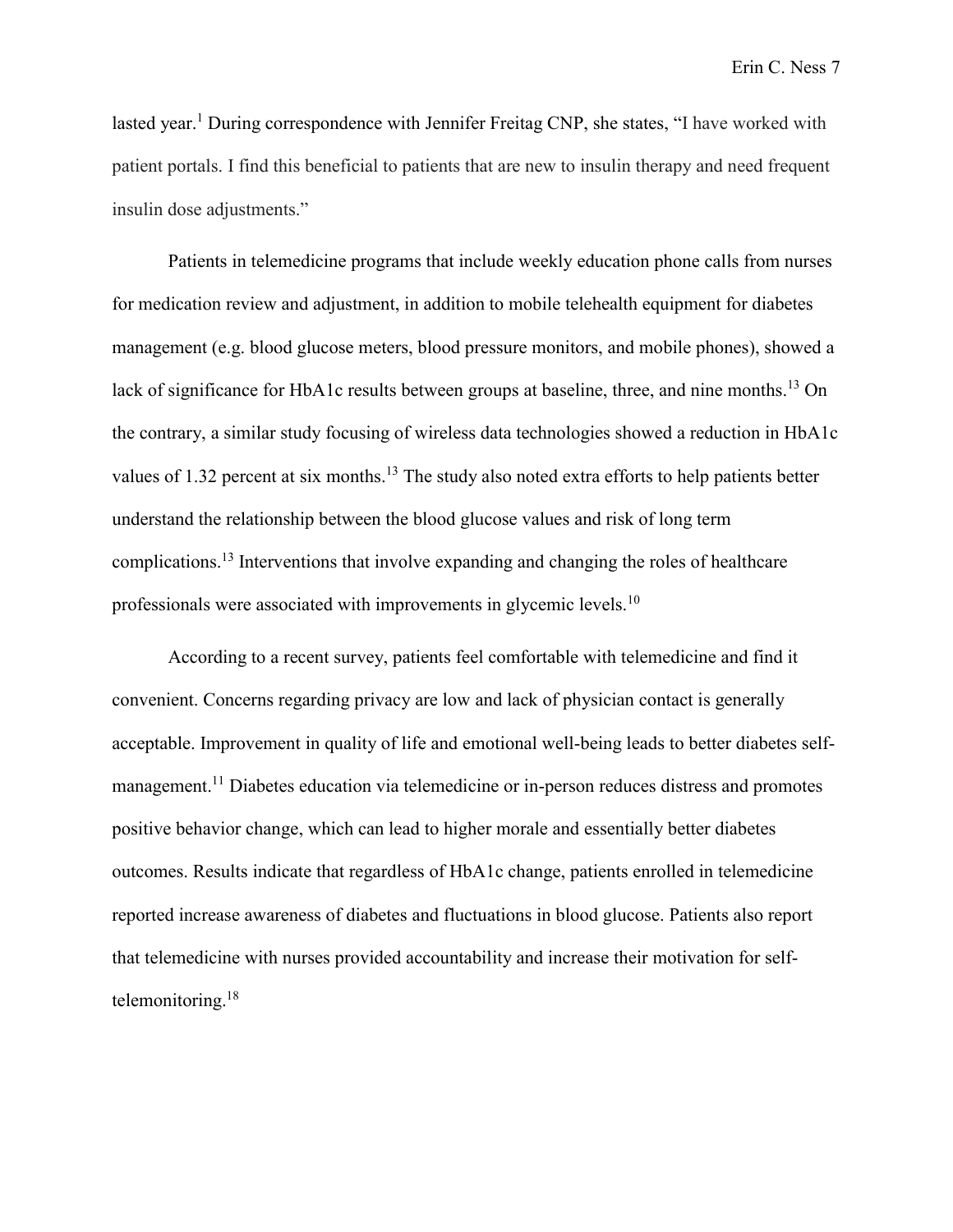## *Telemedicine Programs*

Several programs have been created to assist patients with advanced type 2 diabetes to improve their health and delay complications.<sup>14</sup> Three programs were specifically noted in the literature.<sup>14,16,17</sup> The Telemedical Lifestyle Intervention Program (TeLiPro) combines telemedical coaching, telemonitoring, self-monitoring of blood glucose, and structured lifestyle programs that include nutrition education and motivational training by trained professionals.<sup>14</sup> While enrolled is this program, patients continue to have access to communication with their providers. Goals related to behavior change regarding nutrition, activity, diabetes health maintenance and/or use of the home telemedicine unit was established at the conclusion of each visit.<sup>14</sup> The results showed a significantly higher HbA1c reduction in the TeLiPro group with 0.7 percentage points compared to 0.2 in the control group and reported on the clinical effectiveness of the interventions on glycemic control in patients.<sup>14</sup> The Informatics for Diabetes Education and Telemedicine project (IDEATel) provides patients a computer with internet access and a webcam to conduct videoconferencing with providers for diabetes management. Over five years, results demonstrated a 0.31 percent reduction in average HbA1c results from baseline compared to 0.06 percent receiving usual care.<sup>16,17</sup>

Data received via correspondence with Jaime Schlomann, RD on July 11, 2017, show results from diabetes education classes (see Table 1). The programs provide education to patients through group in-person and videoconferencing. These sessions include education on selfmanagement, nutrition, exercise, and behavior change for type 2 diabetes. The research from 2016 demonstrated that 78.8 percent of patients completed all four sessions. The average HbA1c value decreased from 7.85 percent before classes to 6.35 percent after completion, a decline of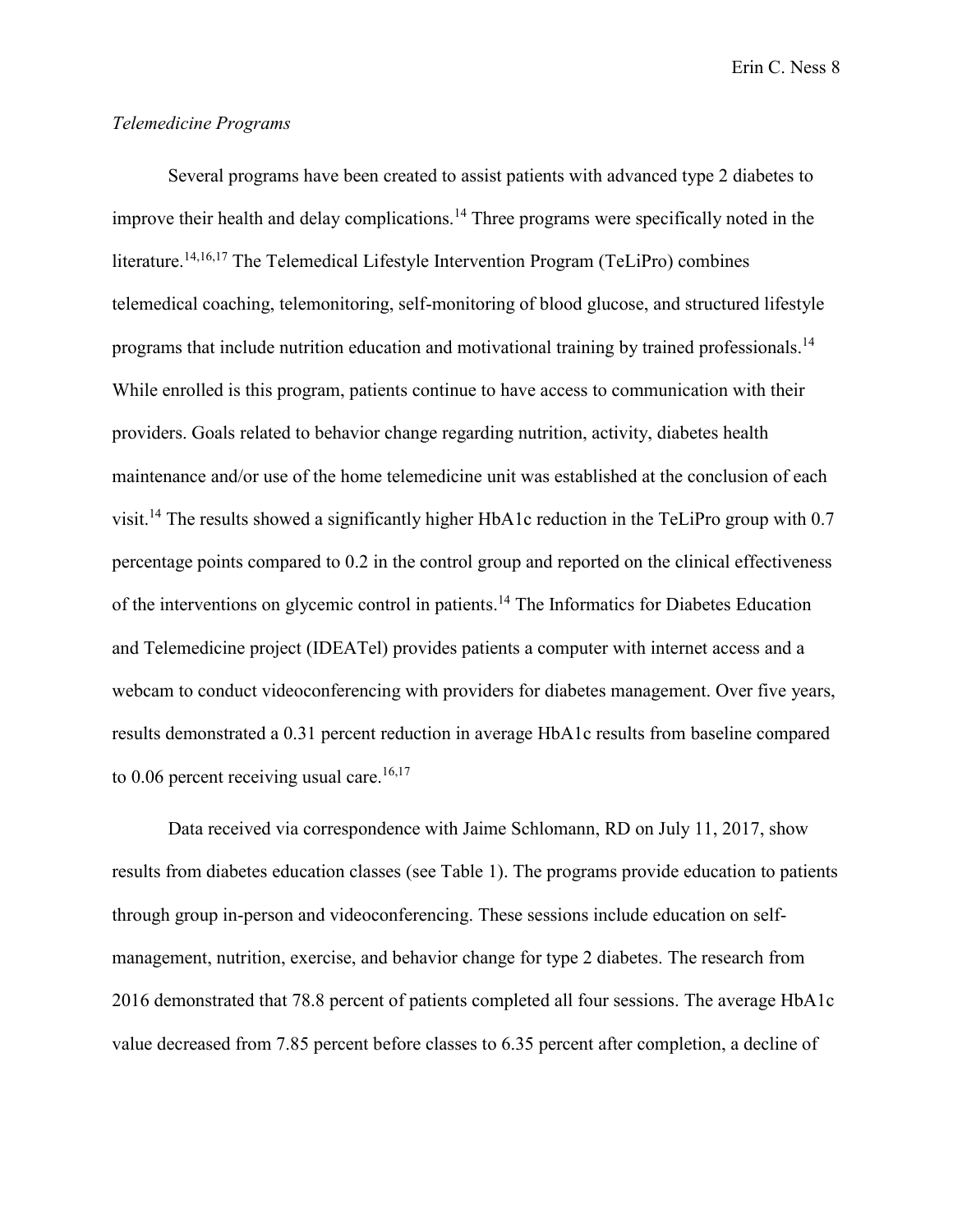1.5 percent. Over 81.5 percent of patients achieved a HbA1c result of less than seven percent at the completion of classes.

| <b>Table 1: Diabetes Education Classes 2016</b> |            |
|-------------------------------------------------|------------|
| $#$ of participants                             | 71         |
| <b>Completion Rate</b>                          | 78.8%      |
| Avg. HbA1c before classes                       | 7.85%      |
| Avg. HbA1c after classes                        | 635        |
|                                                 | $(-1.5\%)$ |
| $HbA1c < 7\%$ before class                      | 56.5%      |
| HbA1c $\leq$ 7% after class                     | 81.5%      |

## *Cost Considerations*

Research focusing primarily on cost-effectiveness reveals limited data with mixed results.5,19,20 One study estimated the cost of telemedicine enrollment at 9.66 dollars per month, compared to traditional health care visits and testing at 5 to 15 dollars per visit.<sup>4</sup> The direct cost savings is the expense and time needed for provider visits at the clinic. Indirect savings include potential economic costs of future complications from uncontrolled diabetes.<sup>4</sup> Zhai et al.<sup>20</sup>, found "no clear conclusions could be drawn regarding the cost-effectiveness… especially in hard-totreat populations, where treatment gaps arise from patient isolation, due to geographic, socioeconomic, or other constraints."<sup>20</sup>

Type 2 diabetes outcomes were observed to determine the effectiveness of telemedicine. Improvement with time was significant overall, regardless of the method of delivery of education.11 Telephone coaching and communication via electronic health record had less of an effect on HbA1c reduction.<sup>9</sup> Telemedicine is practical and reliable; however, diversity in study design and reported findings are apparent.<sup>21</sup>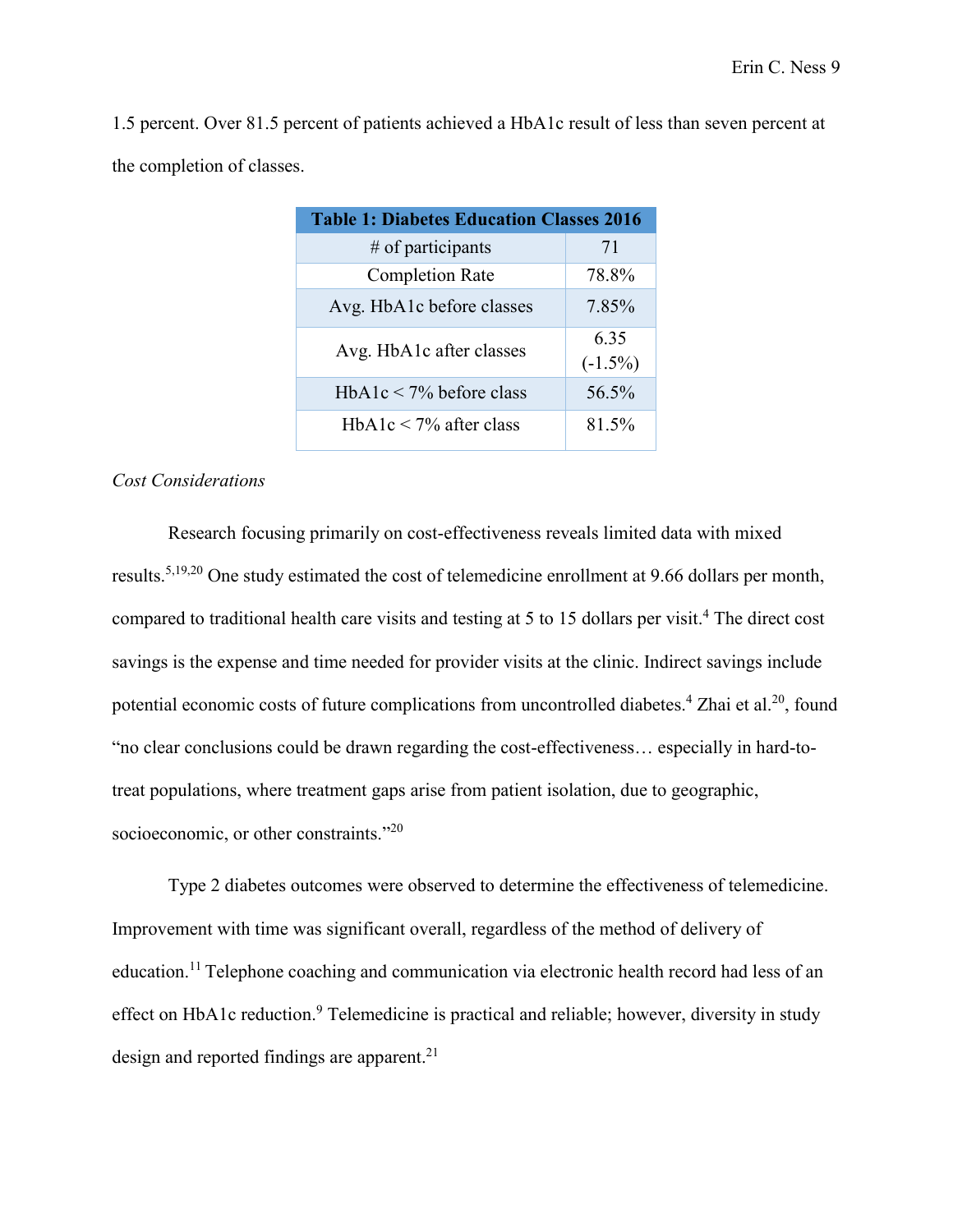#### **Methods**

The methods used to the conduct this research included a literature review where databases were used. These included PubMed, Google Scholar, and The Cochrane Database of Systematic Reviews. Specific terms used for the search included "telemedicine and diabetes", "telehealth and diabetes", "telemedicine and type 2 diabetes outcomes." The search intentionally focused on articles that were published within the past five years to ten years, due to evolving methods of technology.

The primary outcome for the search was HbA1c results; however, articles that addressed the cost-effectiveness of telemedicine where also included. Articles with main topics other than type 2 diabetes were excluded, such as type 1 diabetes, gestational diabetes, and pediatrics. The research was not restricted to one specific form or method of telemedicine. The terms for "telemedicine" vary between articles and often include "telehealth" or "e-health". I received additional information for my research through e-mail correspondence with two professionals providing diabetes care. Jennifer Freitag is a board-certified nurse practitioner with seven years of experience working with patients with diabetes. Jaime Schlomann is a registered dietitian (RD) and certified diabetes educator. She works in an outpatient clinic and administers group diabetes classes with videoconferencing.

## **Discussion**

Throughout the research several themes emerged regarding the benefits and challenges of telemedicine for type 2 diabetes. Synthesis of evidence regarding the efficacy of telemedicine is challenging because methods are still evolving and a variety of approaches are being used. The research demonstrates that telemedicine can provide education, resources, and tools for routine monitoring of blood glucose levels in efforts to reinforce positive behaviors and improve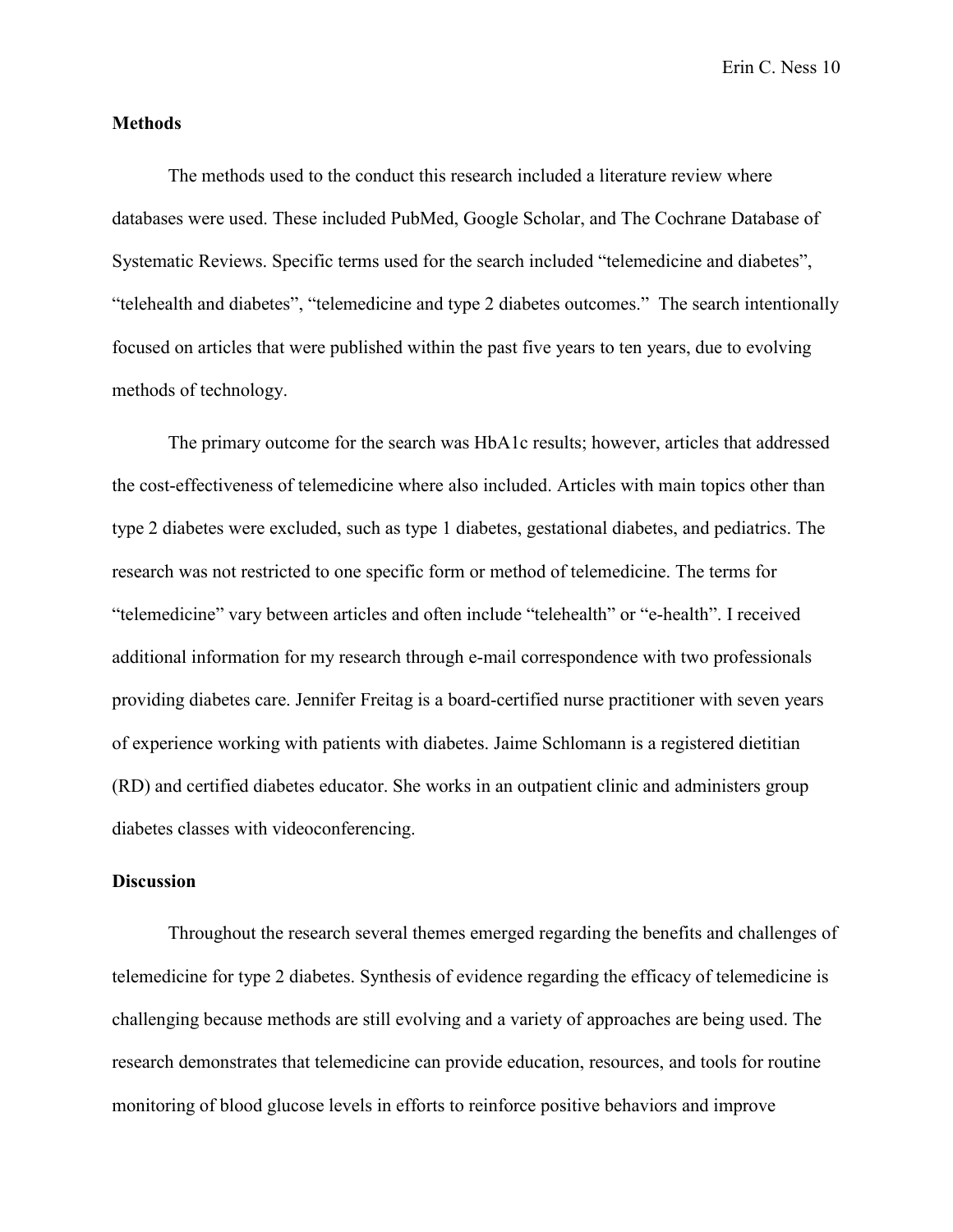glycemic control and HbA1c.<sup>1,4,5,9-15,17</sup> Several studies further demonstrate the benefits of telemedicine through a reduction in HbA1c after implementation.<sup>1,4,5,9-15,17</sup> However, telemedicine can be challenging to implement with consideration to the demographics, setting, and time commitment. Unfortunately, limited evidence is available regarding the costeffectiveness of providing telemedicine programs that include data analysis, counseling, and action plans.<sup>10,20,21</sup> Further research is needed to fully understand the direct and indirect costs associated with telemedicine for programs worldwide.

## *Benefits of Telemedicine*

Telemedicine offers opportunities for patients to engage in consistent blood glucose monitoring, diabetes education, and medication adherence by interacting with diabetes educators and providers. Telemedicine is an opportunity for patients to receive care when traditional healthcare is not an option. It incorporates patient-centered care as it engages patients to take responsibility and focus on specific health needs.<sup>12</sup> Data gathered through telemedicine aid providers in decision making and treatment plans, which ultimately affect patient outcomes. Lastly, it serves as an additional method of communication between patients and healthcare providers.

Telemedicine uses telecommunication strategies to deliver health care from a distance. It involves using new technology to aid elderly patients, veterans, and rural populations.<sup>5</sup> Telemedicine is an option to improve access to healthcare, improve diabetes outcomes, and reduce costs.1,4,5,9-17,19,20 Patients with increased access to telemedicine can engage in health care remotely through a wide range of applications. 6

Telemedicine includes options for patients to interact with providers through outpatient and hospital-based modalities. Methods of interventions include telephone coaching, electronic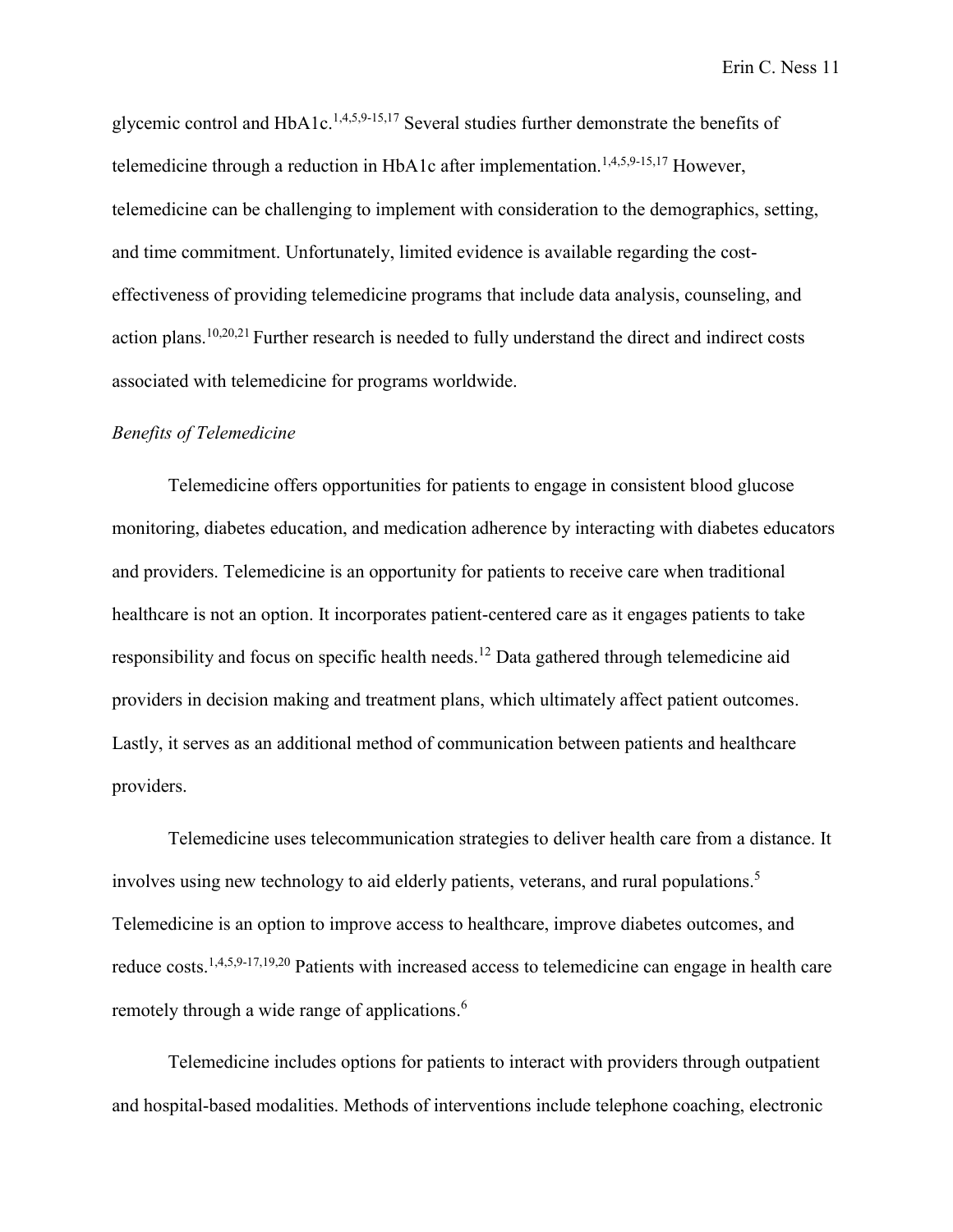medical records, distance learning, mobile health, and telemedicine. Examples of areas currently utilizing telemedicine includes emergency departments for remote video consultations, hospitals for post-discharge monitoring to reduce admissions, and psychiatry consultations.<sup>22</sup> (see Figure 1) Options for telemedicine for patients with diabetes involve the transmission of blood glucose values by patients via phone or computer, allowing healthcare providers to review and provide feedback by phone, videoconference, or other means.

Telemedicine utilized with electronic devices has the capacity to collect, store, and process the data provided by the patient. This data can be used to establish trends in the progression of the disease for each patient.10 These systems have the potential to transmit large volumes of complex data quickly.<sup>13</sup> Devices provide automated linking between patients and providers. Some programs require the patient to collect and transmit data to a clinic, where they are stored and processed. Systems may contain educational materials that are tailored to the individual patient needs, focusing on glycemic control, activity, weight, and smoking cessation.<sup>9</sup> Patients receiving ongoing feedback from providers through telemedicine compared to traditional in-person visits demonstrate the greatest reduction in HbA1c results.<sup>4</sup>

Establishing follow-up to discuss the goals is an important component of diabetes education, which is often completed in face-to-face sessions. However, many patients living in underserved rural areas do not have access to care and the necessary support systems. One of the most popular methods of telemedicine is videoconferencing, which includes audio and visual between sites.<sup>10</sup> It is being used to fill in gaps in patient care and offer services not otherwise available. During correspondence with Jennifer Freitag CNP she states,

"benefits of telemedicine include expanding access to care. This allows patients to access specialties that may require travel to see. Challenges can include losing that face-to-face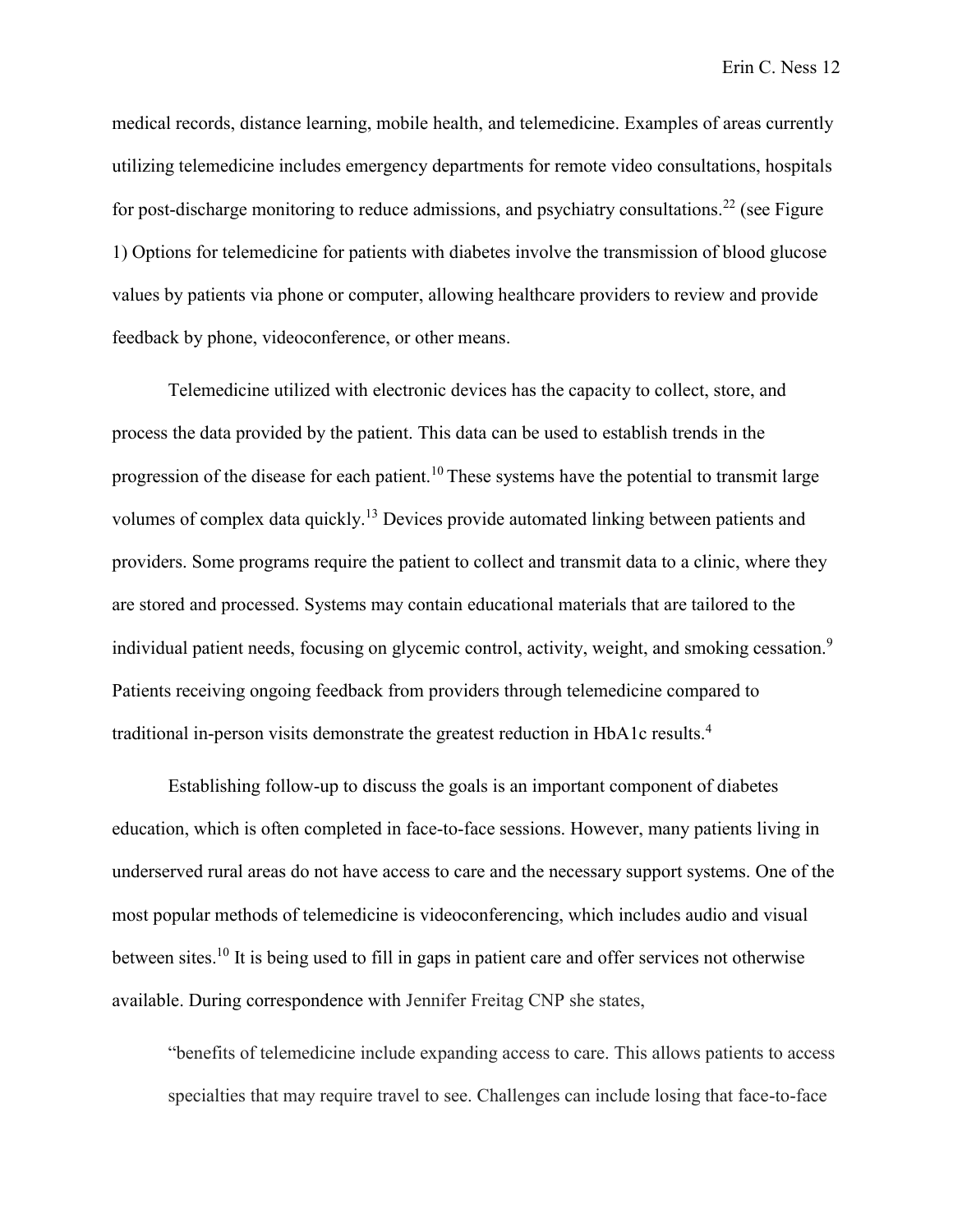contact, however I work with many patients that may live more than a one-hour drive from a primary care clinic and this can open up options for patients to interact with specialty care."

The transmission of feedback can happen in any place and from patients' personal devices, allowing providers the luxury of not having to travel daily. Providers can fine-tune treatment plans for patients. Patients receiving quick responses to their needs with better outcomes, often leads to an increase in patient satisfaction and improvement in quality of care.<sup>4</sup> According to correspondence with Jennifer Freitag CNP, "as financial concerns continue to loom in healthcare, telemedicine may be a way to provide cost-effective care. This may allow a provider, such as an endocrinologist, to work from a central location and maximize the amount of patients that provider may see."

Telemedicine becomes more effective when the patient assumes responsibility for managing his or her own health.<sup>12</sup> In a recent study, patients' HbA1c values decreased by an average 1.32 percent in six months when telemedicine was designed to focus on helping patients better understand the relationship between their blood glucose data and the risk of long term complications. <sup>12</sup> This demonstrates the effectiveness of actively involving patients in their health through telemedicine. $13$ 

The length of telemedicine is an important factor. Although there was an overall reduction is HbA1c results, telemedicine that spanned six months, compared to one year, showed a greater reduction in HbA1c results.<sup>1</sup> This may be due to several factors, such as short-term goals, changes in lifestyle, along with medication adjustments. 1 The findings suggest that contact through telemedicine and positive motivation can positively impact patients.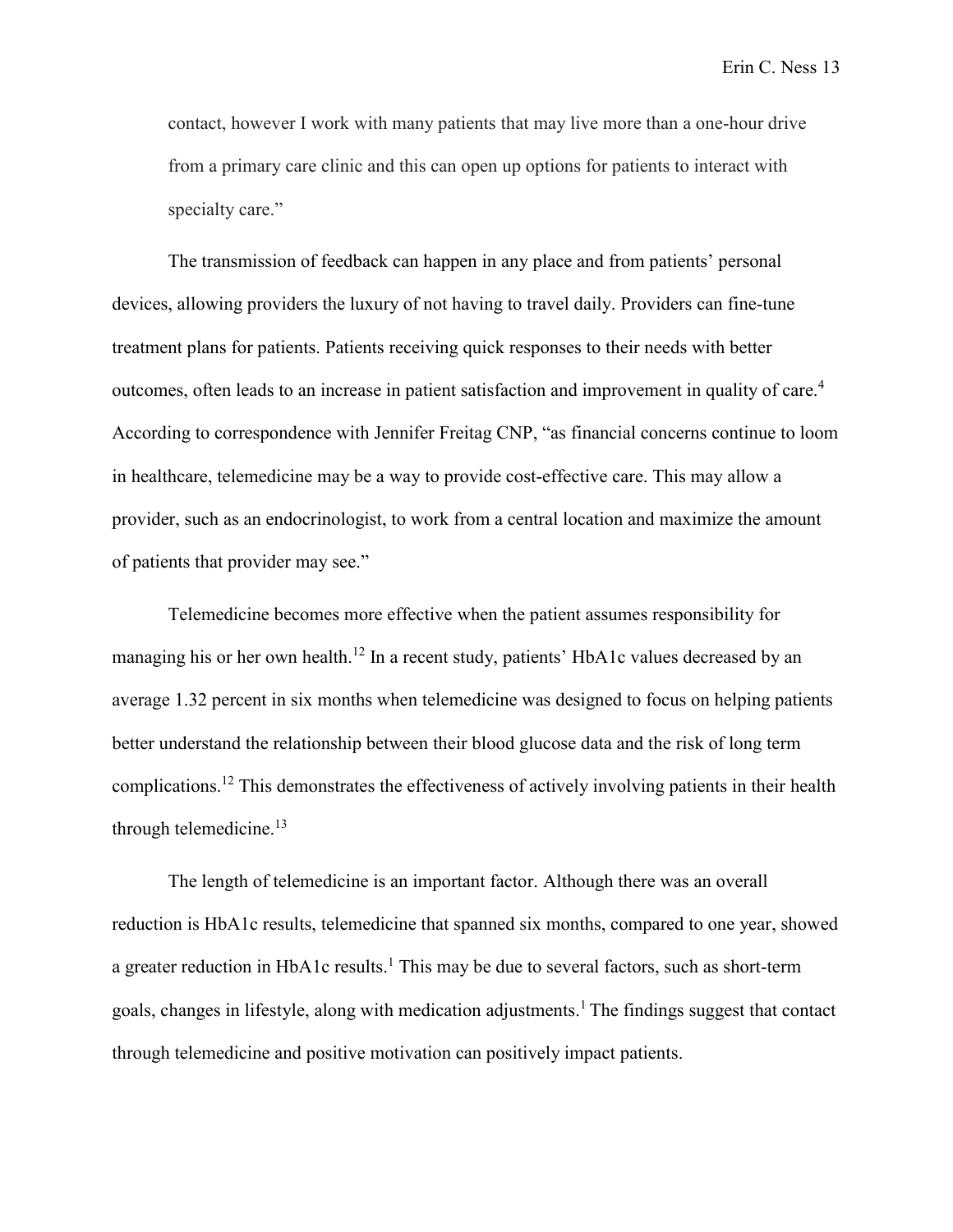Telemedicine incorporates patient-centered care as it engages patients to take responsibility and focus on specific health needs.<sup>12</sup> Patient monitoring facilitates pattern analysis, reinforcing behaviors, promoting setting goals, problem solving, and action planning. Telemedicine serves as additional communication between patients and health care providers and aids in decision making.<sup>12</sup> When designing telemedicine programs, studies emphasize the importance of matching the appropriate mode of technology to the patient and his or her needs. For example, patients whom have difficulty remembering to check blood glucose or take medications may benefit from frequent reminders or messages that are easily conducted through telemedicine portals.<sup>10</sup> Patients engaging in group education and counseling sessions can learn from each other which may increase motivation and satisfaction compared to patients enrolled in individual telemedicine.

#### *Challenges for Implementation*

As healthcare facilities expand and integrate telemedicine, potential barriers and challenges arise. Unfortunately, technology and support systems can fail, negatively impacting patients and providers. <sup>9</sup> During recent correspondence, Jaime Schlomann RD reports "the technology frequently does not work as planned. [The patients] may see the speaker but not the presentation, and may not connect without 30 minutes of help from [technology personnel]." In turn, patients may become frustrated and withdraw from telemedicine programs, negatively impacting their care.

Patients report on the inconvenience and stress of using telemedicine compared to traditional care, which then reduced their willingness to engage with the intervention. <sup>18</sup> Patients' daily commitments interfere with the ability to accommodate to intervention components.<sup>18</sup> This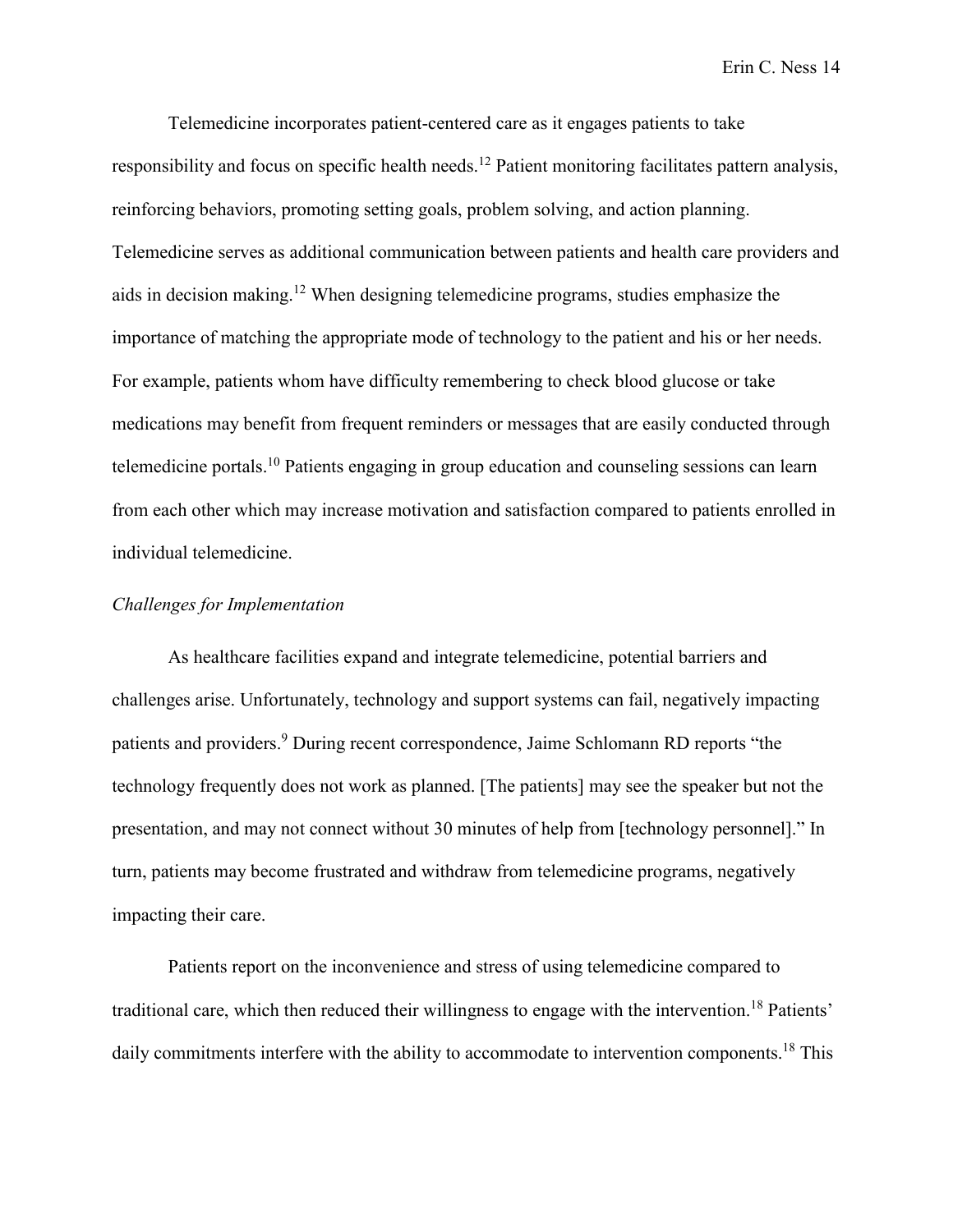can impact the patients' motivation to maintain healthy lifestyle interventions, consistent blood glucose monitoring, and medication adherence  $-$  all factors that lead to improved HbA1c.<sup>3</sup>

When considering telemedicine for diabetes, an important factor is the patient demographic. Despite an increasing number of type 2 diabetes diagnoses in young adults, many patients are older, with complex medical histories and difficulty with self-management. Older patients tend to have limited technology skills compared to young adults. <sup>9</sup> Difficulties utilizing telemedicine and other mobile resources can create anxiety and lead to decreased adherence and discontinuation of programs.<sup>1</sup> For example, research demonstrates that patients with type 1 diabetes, compared to type 2, show a greater reduction in HbA1c.<sup>1</sup> These patients are typically diagnosed younger and are managed using insulin agents, which greatly reduces HbA1c results. Younger patients tend to be more familiar with technology which can lead to increased adherence and improved outcomes.<sup>1</sup> It is critical for the success and sustainability of telemedicine for providers and healthcare professionals to work with patients on how to integrate telemedicine into their lives.<sup>18</sup>

With the use of telemedicine, the role of healthcare providers changes, which presents with benefits and challenges. Additional training is often required to adequately perform telemedicine compared with traditional care. For example, during videoconferencing providers must adequately assess and manage a patient without performing a complete physical exam. In addition, the roles of multidisciplinary healthcare personnel change to include education and management of patients with diabetes through telemedicine. While discussing challenges of telemedicine compared to traditional appointments during correspondence, Jaime Schlomann, RD states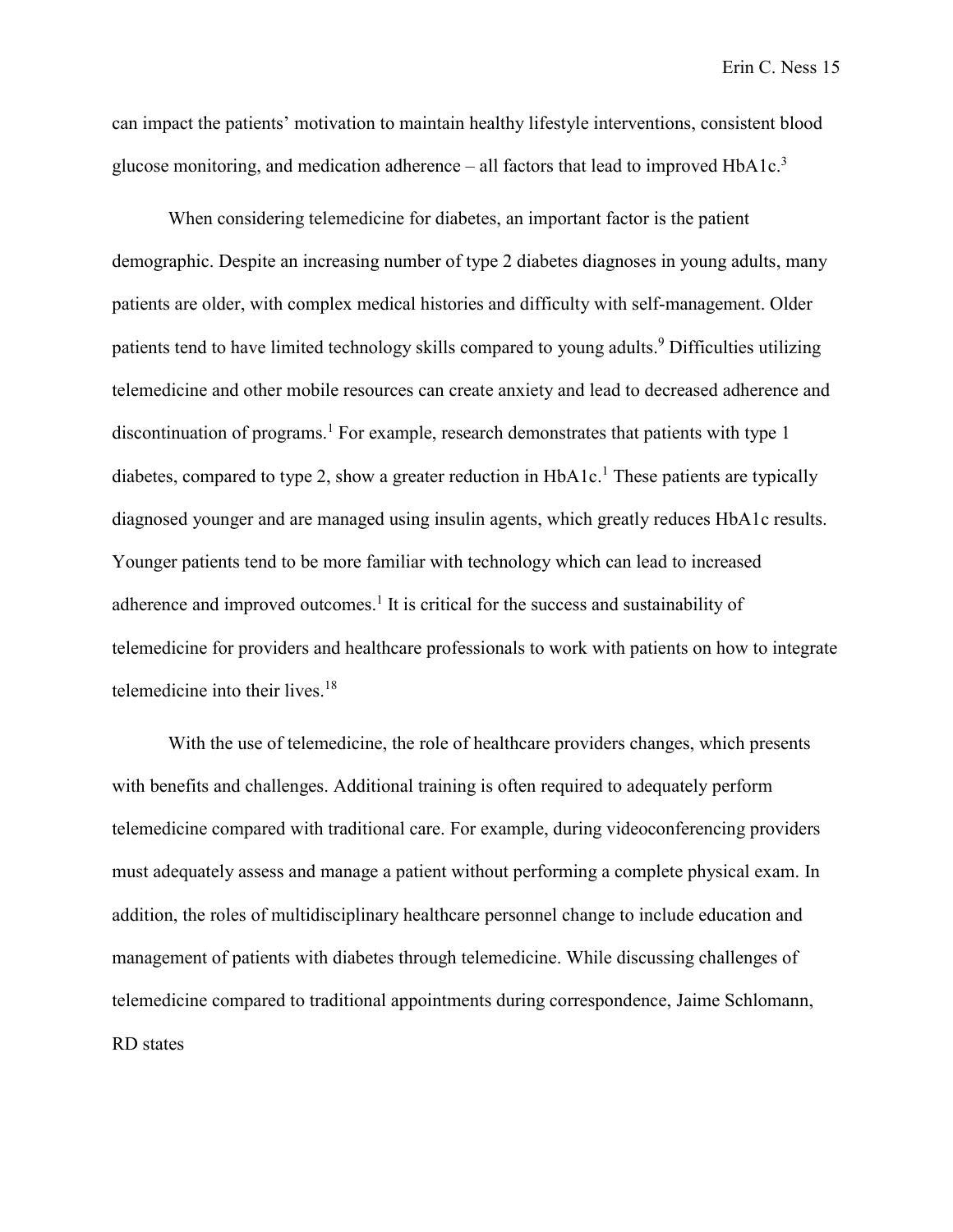"it is a challenge connecting with patients through a screen. [Telemedicine] involves less class participation, and the patients ask very few questions. There is an increase in time for documentation of large groups and difficultly documenting on patients that I have never met."

#### *Limitations*

Recent studies provide evidence of the benefits of telemedicine for type 2 diabetes, yet several limitations to achieving high quality outcomes are discussed in the literature. Due to expanding technology, various forms of telemedicine are utilized and reviewed in the studies with inconsistent cohorts, designs, and outcomes, making it difficult to synthesize the data. Limitations exist for telemedicine when considering patient demographic and the method of delivery. Lastly, telemedicine implementation involves individualized research regarding cost and health insurance coverage for patients and facilities.

Heterogeneity is a main limitation of the research. Factors, such as diversity among studies, are difficult to address. The research involving telemedicine is conducted in a variety of countries and settings with various patient populations and technology modalities, making it difficult to narrow down the most effective form of technology and resources.<sup>12</sup> The research for telemedicine tends to contain small sample sizes, which presents challenges when detecting trends and limits the ability to detect differences when variables are present.<sup>3</sup> Further research with studies utilizing consistent methods of telemedicine with larger populations is needed in order to determine significant conclusions.

Numerous variables exist that can contribute to improvements in HbA1c results, such as medication adjustments, changes in blood glucose monitoring, episodes of hypoglycemia, and improvements in lifestyle interventions - all of which can be a direct result of education and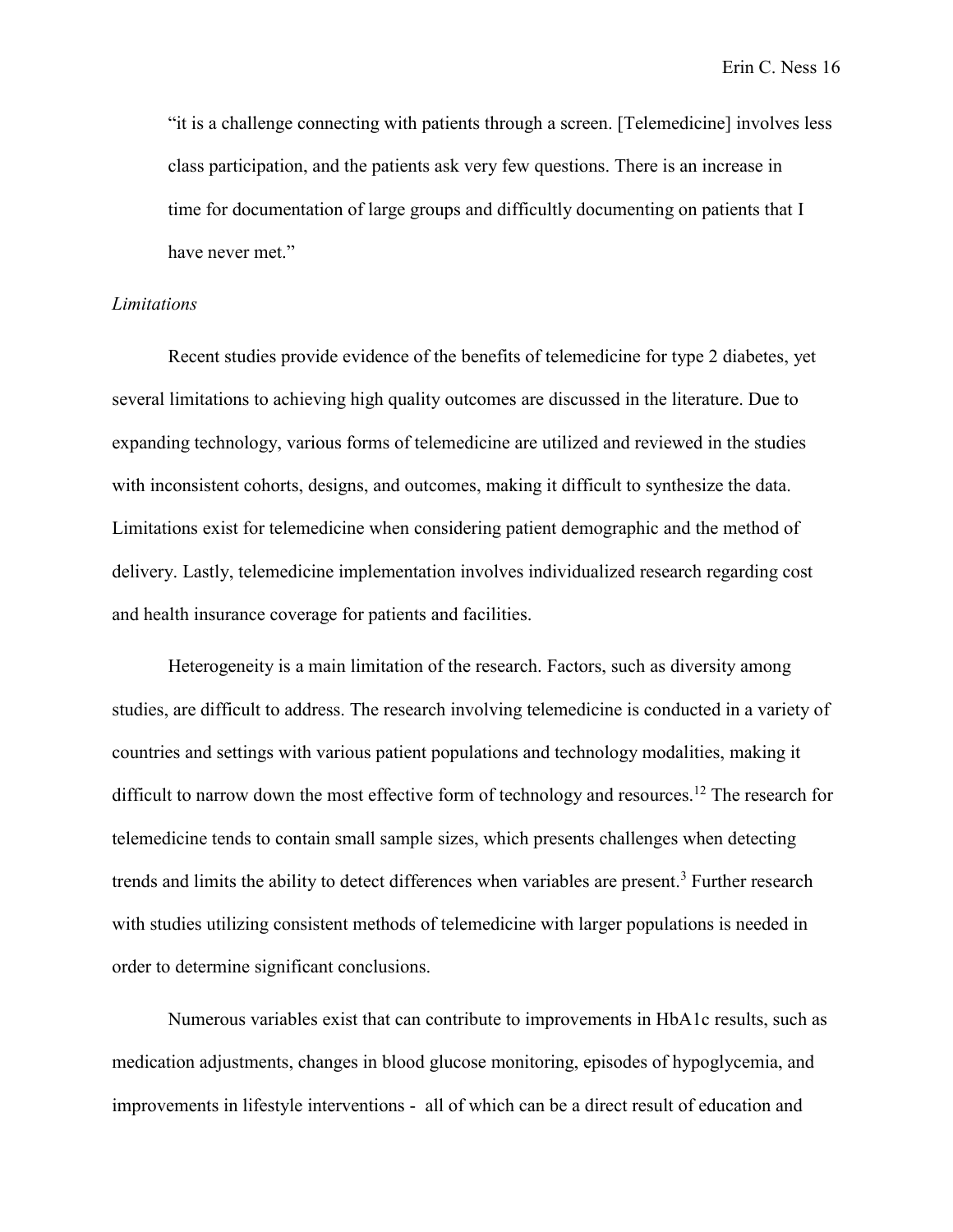communication received through telemedicine. Despite the research demonstrating a reduction in patients' HbA1c through telemedicine,  $1,4,5,9-17$  the incidence of hypoglycemia is often unspecified or is unknown to patients and/or providers. Research conducted by Kesavadev et al.<sup>4</sup>, discussed how frequent telemedicine follow-up based on self-monitoring of blood glucose reduces the risk of hypoglycemia by enabling slow and steady titration of medication.<sup>4</sup> This is an important factor when considering how hypoglycemia can inadvertently lower HbA1c values and skew the results of the research.

Bias from patient and provider regarding positive responses to surveys or improvement in self-management may have altered the interventions and results.<sup>11</sup> Patients that are optimistic about technology and telemedicine may be more likely to participate in the research. In addition, candidates for telemedicine research are likely to take an active role in their health, leading to increased participation and improved outcomes. Although studies show that diabetes education via telemedicine is effective, further studies are needed with larger numbers of patients to conclusively determine that diabetes education through telemedicine is equally effective as diabetes education administered in person.<sup>11</sup>

### *Cost-effectiveness*

The use of data uploaded from mobile devices and telemedicine for the management type 2 diabetes is increasing, which allows providers the ability to target the data and work on improving glycemic control and other quantitative elements of diabetes.<sup>23</sup> Clinics are searching for additional ways to reach, treat, and engage patients while improving outcomes.<sup>8</sup> The inpatient market is growing rapidly as healthcare organizations continue to expand their reach to patients and fellow providers, moving beyond just aiding rural or medically underserved communities.<sup>8</sup>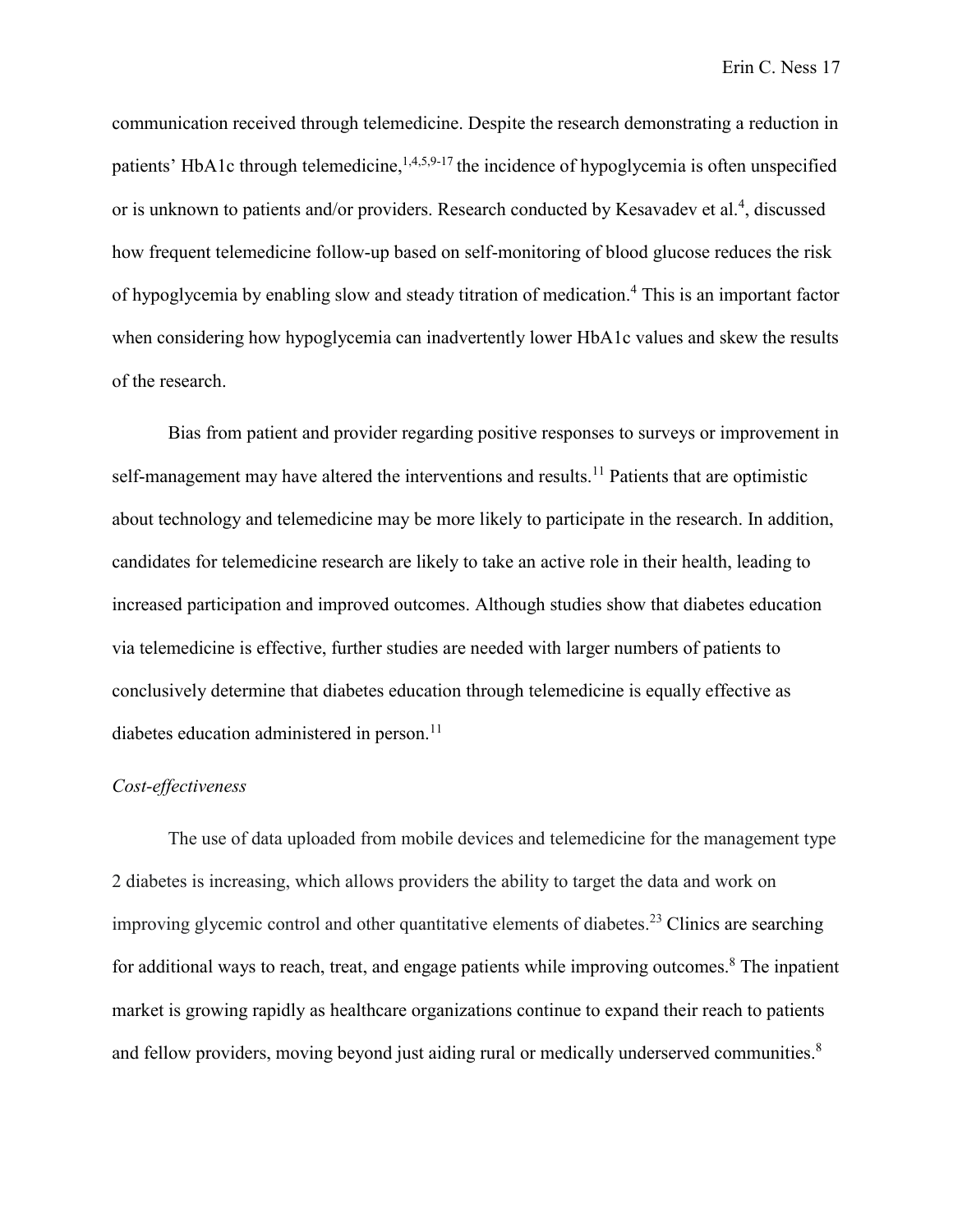Outpatient telemedicine is growing; yet more awareness and education is needed around reimbursement and regulations.

Research has shown benefits of telemedicine in relation to HbA1c results, thus improving glycemic control and preventing or delaying the long-term complications of type 2 diabetes; however, the economic impact of telemedicine is a collaborative and complex process in which various economic, social, and political players are involved.<sup>1,4,5,9-17</sup> Telemedicine systems are effective for diabetes outcomes; however, this is not an explicit conclusion in terms of costeffectiveness.<sup>4,19,20</sup> There are extra costs involved in blood glucose monitoring and telemedicine, yet money and time is saved in physical visits to the clinics. <sup>4</sup> Reports on the cost of telemedicine programs are limited and difficult to analyze. There is a lack of consistency among the data along with numerous factors, making it difficult to form a precise conclusion. For example, reports focus on the cost to implement telemedicine, while not considering the cost of hospital admission, healthcare, social, and personal costs. There is a lack of research on the cost savings secondary to reducing complications of poorly controlled diabetes. In addition, the cost of telemedicine and prevention of complications should be reviewed not only for the facility but also the patient. Currently, there are too few articles that accurately investigate and discus the cost effectiveness of telemedicine systems in the literature.<sup>19</sup>

## *Health Insurance Coverage*

Despite the expanding use and effectiveness of telemedicine, health plans may not cover these types of visits with providers. According to an article in the Journal of Diabetes Science and Technology, fee for service healthcare professionals currently receive lower reimbursement rates for telemedicine visits than for in-person visits.<sup>23</sup> They are not reimbursed for non-real-time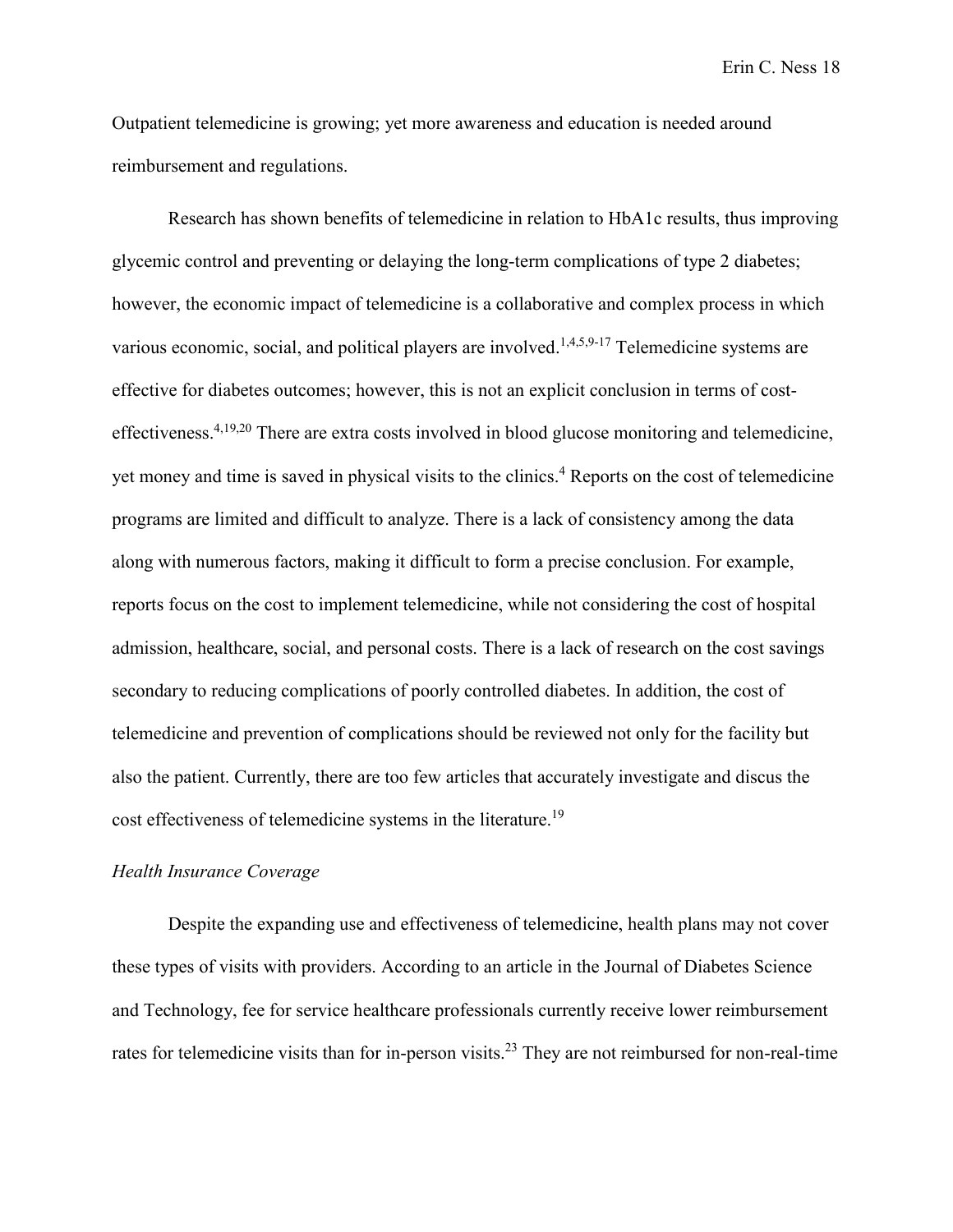communication via telemedicine.<sup>23</sup> This decreases providers' abilities to support and utilize telemedicine interventions, despite the research demonstrating positive outcomes.  $1,4,5,9-17$ 

Medicare, through Part B, covers specific telemedicine services such as office visits and consultations in certain rural areas and under specific conditions.<sup>22</sup> Medicare may cover wellness visits, psychotherapy, and extended office visits provided by telemedicine; however, specific geographic restrictions remain.22 This serves as a major barrier for telemedicine when approximately fifteen percent of the population is enrolled in Medicare. Coverage and reimbursement through Medicaid differs between states, which creates confusion among hospitals, providers, and patients. Twenty- four individual states have enforced parity laws, requiring health insurers to cover and pay for telemedicine consultations the same as they would for in-person health care visits.<sup>22</sup> However, not all applications have been approved for use or are recommended in clinical guidelines.<sup>23</sup> Trends such as expanding reimbursement and payment, greater facilitation of telemedicine access by state governments for licensing, proliferation at health centers, and greater adoption of telemedicine will result in increased utilization of telemedicine.<sup>23</sup>

### *Future Research*

It is important to recognize the gaps that exist in telemedicine and establish quality improvement strategies for the future. <sup>10</sup> More research is needed to establish conclusions regarding the impact of telemedicine versus traditional methods on the quality of care provided to patients with diabetes. It is important to determine if the level of care provided through telemedicine is thorough and precise compared to traditional methods, or if additional training is appropriate. Facilities and providers should develop ways to optimize resources that are easy to use and that will reduce tension caused by using technology. Future research must focus on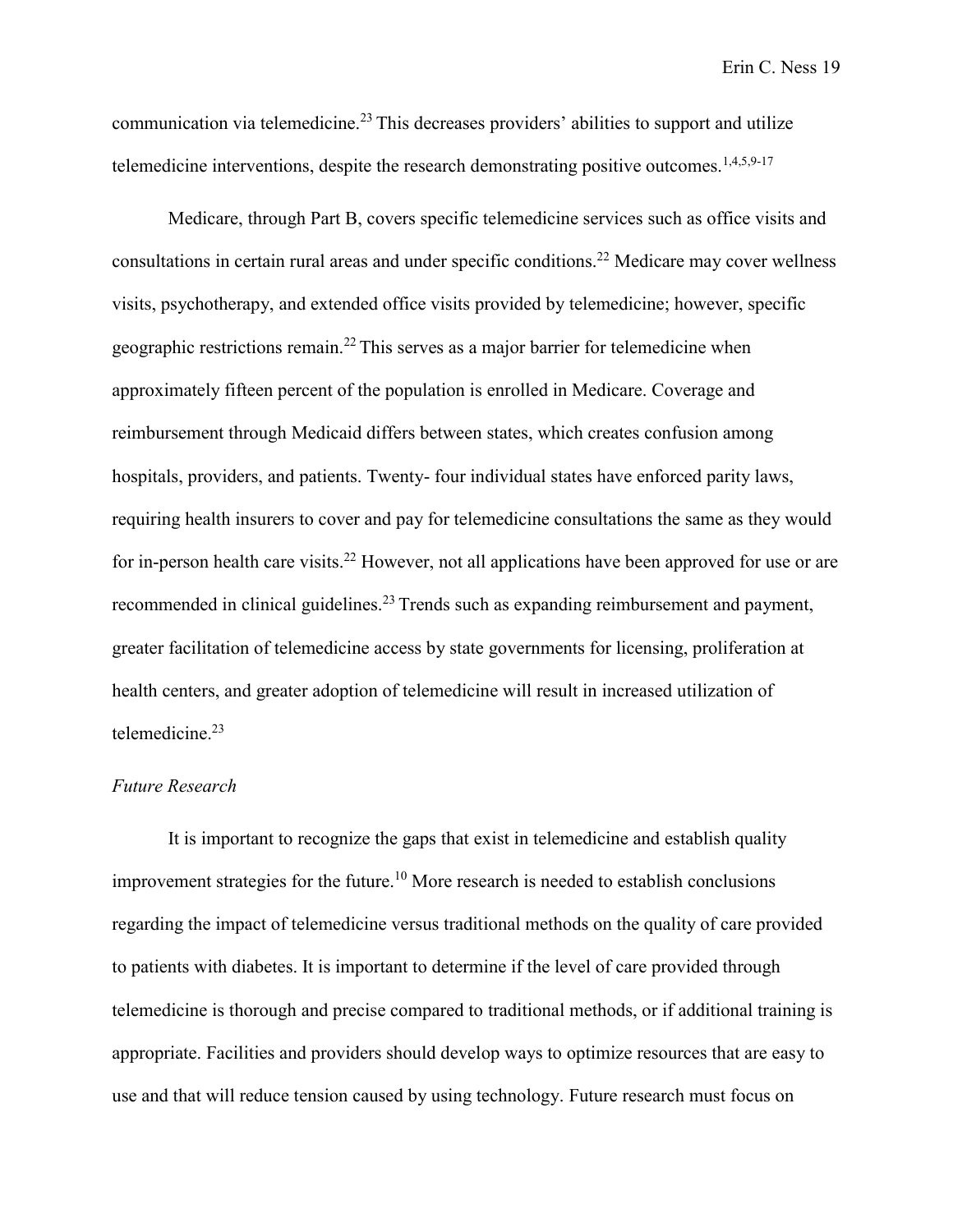developing alternative technology interface for delivery of telemedicine that are more satisfactory to patients, such as mobile applications.

Organizations implementing telemedicine for diabetes should consider developing interventions that focus on telemonitoring, regular self-management support, and frequent medication management, which comprehensively address factors that contribute to poor diabetes control.<sup>18</sup> Further research is needed to focus on direct comparisons of delivery methods for telemedicine interventions and the type of telemedicine intervention that has the largest impact on diabetes management. In addition, future studies must investigate how to adapt systems to the individual patient needs and resources of specific health care systems. Evaluating the costeffectiveness of the intervention should also be addressed, which is relevant to decision makers and impacts on the applicability of the evidence in clinical practice.<sup>1</sup>

#### **Conclusion**

As technology improves, healthcare continues to adapt and change to provide optimal patient care. Telemedicine has many guises, from remote videoconferencing to patient portals. It has moved into the mainstream and may improve patients' health and reach those in rural communities. It has the potential transform the management of type 2 diabetes by providing timely education. Studies have shown that telemedicine can be an effective mode of delivering healthcare for patients with type 2 diabetes; however, the studies contain several limitations.<sup>1,4,5,9-</sup> <sup>17</sup> The evidence aids healthcare decision makers when considering policies for telemedicine interventions to improve diabetes outcomes. Interventions, such as patient education and support, improve diabetes outcomes and need to be considered.10 There are a lack of randomized controlled trials and long-term research and no clear conclusions regarding the cost-effectiveness of telemedicine for type 2 diabetes. Demographics, method of telemedicine, and health insurance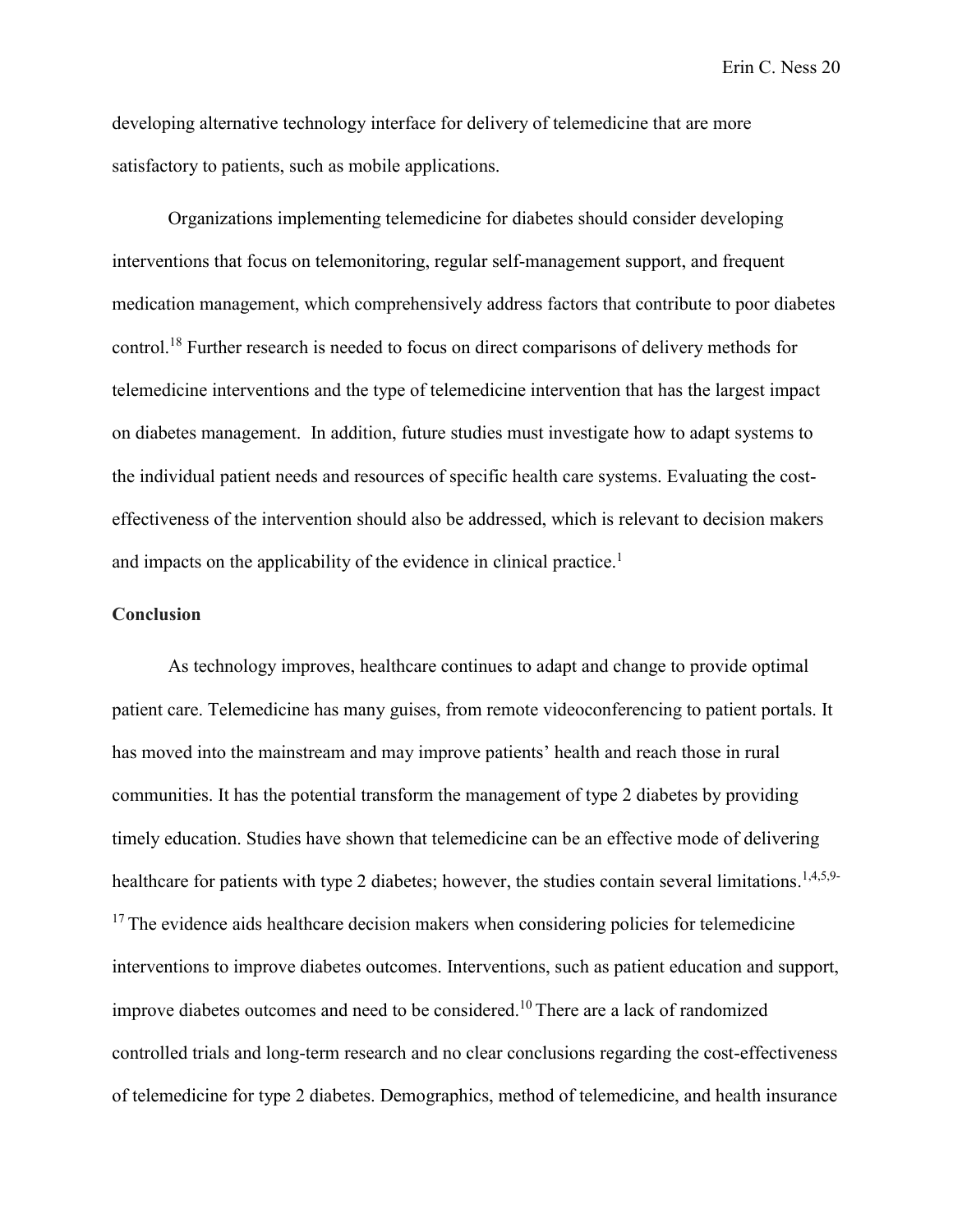are factors that can affect the cost and need to be considered. Due to the nature of telemedicine studies, it is also difficult to discern if the reduction in HbA1c was primarily due to telemedicine, adherence to regimens, increase in medication use, or combination of several factors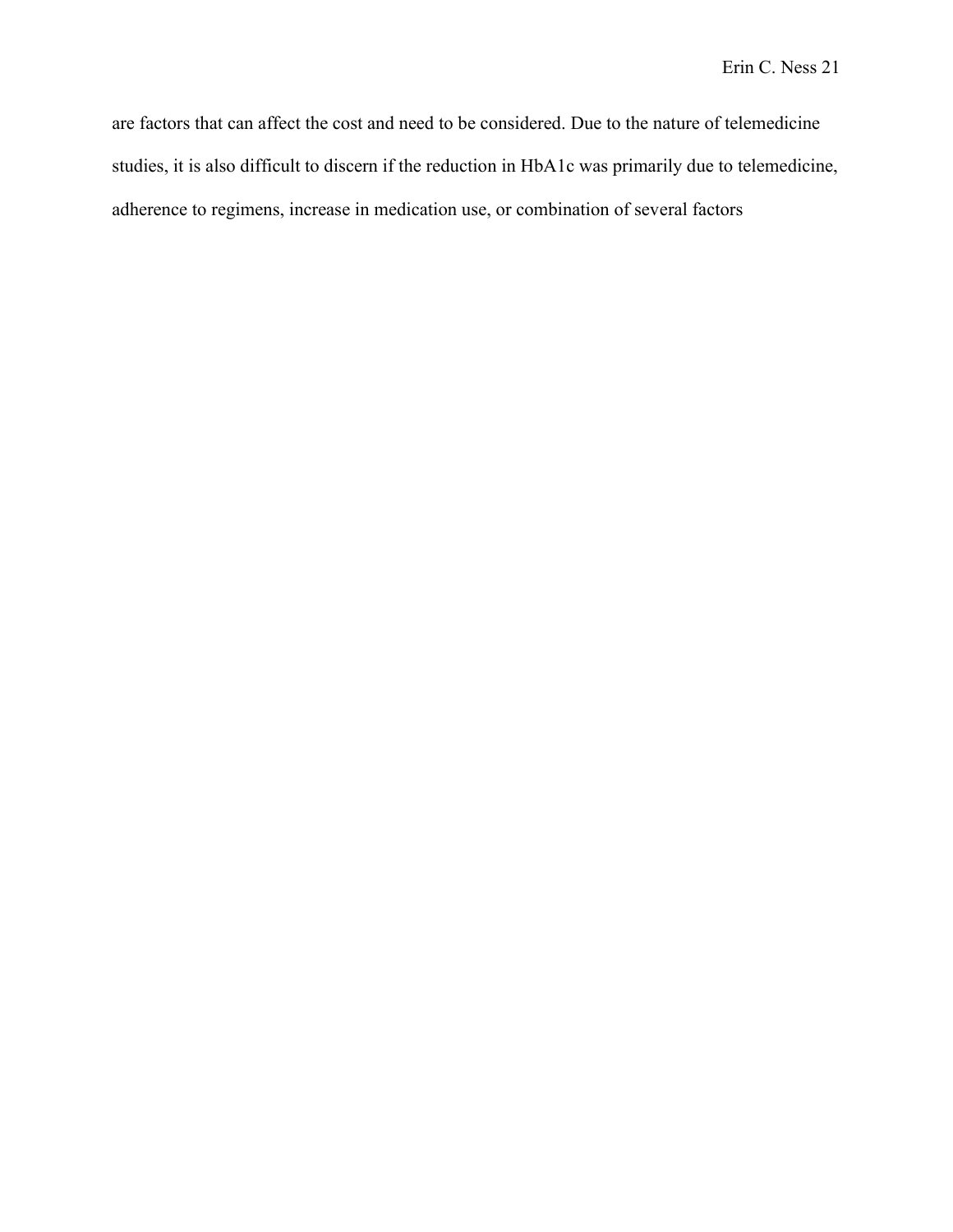## **References**

- 1. Marcolino M, Maia J, Alkmim M, Boersma E, Ribeiro A. Telemedicine Application in the Care of Diabetes Patients: Systematic Review and Meta-Analysis. *PLoS ONE*. 2013;8(11):e79246. doi:10.1371/journal.pone.0079246.
- 2. Cho N, Whiting D, Forouhi N et al. *IDF Diabetes Atlas*. 7th ed. Belgium: International Diabetes Federation; 2015:4-140. Available at: http://www.diabetesatlas.org/. Accessed June 3, 2017.
- 3. Baron J, Hirani S, Newman S. A randomised, controlled trial of the effects of a mobile telehealth intervention on clinical and patient-reported outcomes in people with poorly controlled diabetes. *Journal of Telemedicine and Telecare*. 2017;23(2):207-216. doi:10.1177/1357633x16631628.
- 4. Kesavadev J, Shankar A, Pillai P, Krishnan G, Jothydev S. Cost-Effective Use of Telemedicine and Self-Monitoring of Blood Glucose via Diabetes Tele Management System (DTMS) to Achieve Target Glycosylated Hemoglobin Values Without Serious Symptomatic Hypoglycemia in 1,000 Subjects with Type 2 Diabetes Mellitus—A Retrospective Study. *Diabetes Technology & Therapeutics*. 2012;14(9):772-776. doi:10.1089/dia.2012.0088.
- 5. Flodgren G, Rachas A, Farmer A, Inzitari M, Shepperd S. Interactive telemedicine: effects on professional practice and health care outcomes. *Cochrane Database of Systematic Reviews*. 2015. doi:10.1002/14651858.cd002098.pub2.
- 6. The Promise of Telehealth For Hospitals, Health Systems and Their Communities. *American Hospital Association*. 2015. Available at http://www.aha.org/research/reports/ tw/15jan-tw-telehealth.pdf. Accessed July 1, 2017.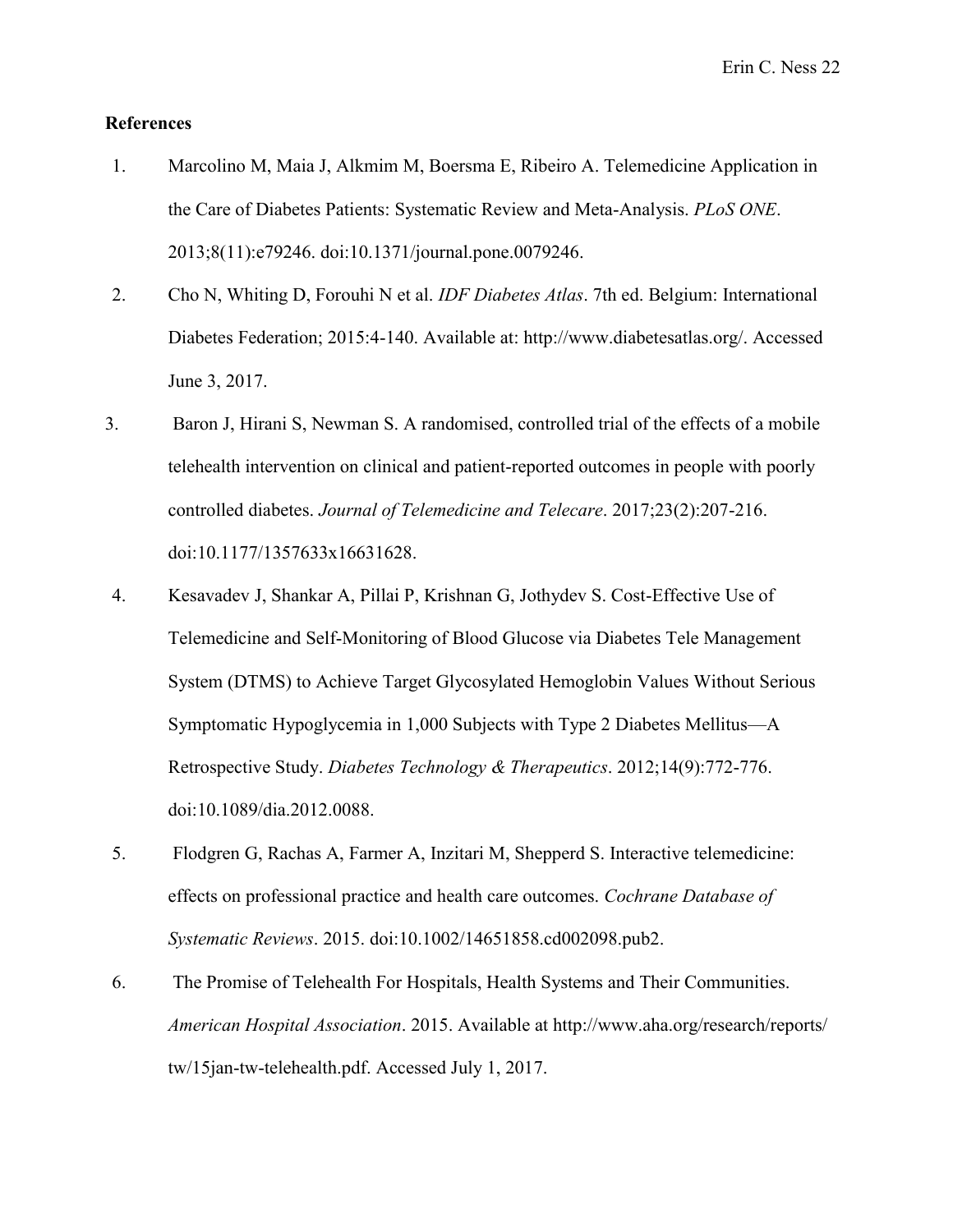- 7. Burrows E, Suh R, Hamann D. Health Care Workforce Distribution and Shortage Issues in Rural America. *Ruralhealthweborg*. 2012. Available at: https://www.ruralhealthweb.org/getattachment/Advocate/PolicyDocuments/HealthCare WorkforceDistributionandShortageJanuary2012.pdf.aspx?lang=en -US. Accessed July 2, 2017.
- 8. Telemedicine Adoption Continues Growth in 2016 and Beyond. *HIMSS Analytics*. 2017. Available at: http://www.himssanalytics.org/news/telemedicine-adoption-growing-35 annually-2014. Accessed July 1, 2017.
- 9. Riazi H, Larijani B, Langarizadeh M, Shahmoradi L. Managing diabetes mellitus using information technology: a systematic review. *Journal of Diabetes & Metabolic Disorders*. 2015;14(1):1-9. doi:10.1186/s40200-015-0174-x.
- 10. Worswick J, Wayne S, Bennett R et al. Improving quality of care for persons with diabetes: an overview of systematic reviews - what does the evidence tell us? *Systematic Reviews*. 2013;2(1):1-14. doi:10.1186/2046-4053-2-26.
- 11. Izquierdo R, Knudson P, Meyer S, Kearns J, Ploutz-Snyder R, Weinstock R. A Comparison of Diabetes Education Administered Through Telemedicine Versus in Person. *Diabetes Care*. 2003;26(4):1002-1007. doi:10.2337/diacare.26.4.1002.
- 12. Bashshur R, Shannon G, Smith B, Woodward M. The Empirical Evidence for the Telemedicine Intervention in Diabetes Management. *Telemedicine and e-Health*. 2015;21(5):321-354. doi:10.1089/tmj.2015.0029.
- 13. Tang P, Overhage J, Chan A et al. Online disease management of diabetes: Engaging and Motivating Patients Online With Enhanced Resources-Diabetes (EMPOWER-D), a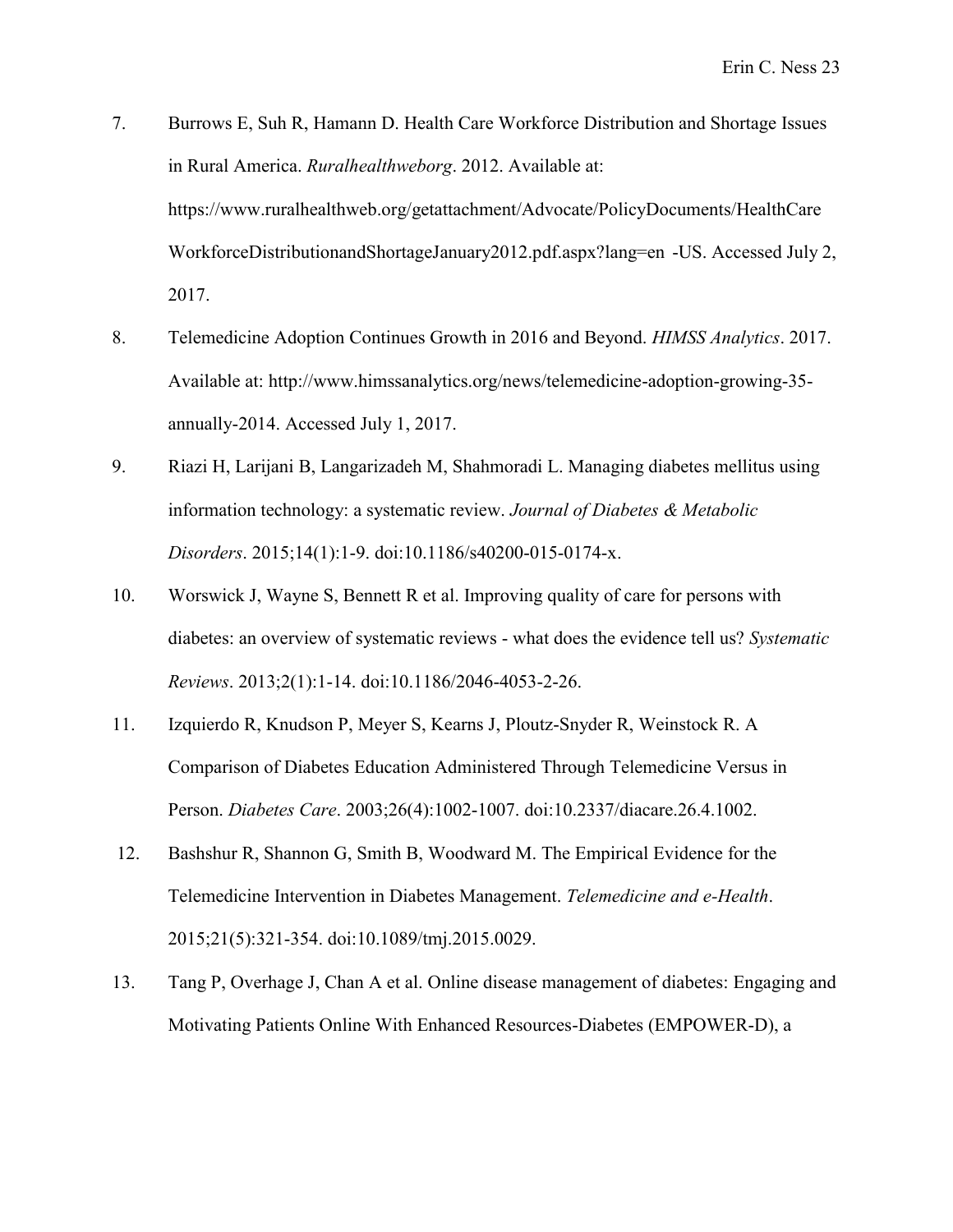randomized controlled trial. *Journal of the American Medical Informatics Association*. 2013;20(3):526-534. doi:10.1136/amiajnl-2012-001263.

- 14. Kempf K, Altpeter B, Berger J et al. Efficacy of the Telemedical Lifestyle intervention Program TeLiPro in Advanced Stages of Type 2 Diabetes: A Randomized Controlled Trial. *Diabetes Care*. 2017;40(7):863-871. doi:10.2337/dc17-0303.
- 15. Faruque L, Wiebe N, Ehteshami-Afshar A et al. Effect of telemedicine on glycated hemoglobin in diabetes: a systematic review and meta-analysis of randomized trials. *Canadian Medical Association Journal*. 2016;189(9):E341-E364. doi:10.1503/cmaj.150885.
- 16. West S, Lagua C, Trief P, Izquierdo R, Weinstock R. Goal Setting Using Telemedicine in Rural Underserved Older Adults with Diabetes: Experiences from the Informatics for Diabetes Education and Telemedicine Project. *Telemedicine and e-Health*. 2010;16(4):405-416. doi:10.1089/tmj.2009.0136.
- 17. Shea S, Weinstock R, Teresi J et al. A Randomized Trial Comparing Telemedicine Case Management with Usual Care in Older, Ethnically Diverse, Medically Underserved Patients with Diabetes Mellitus: 5 Year Results of the IDEATel Study. *Journal of the American Medical Informatics Association*. 2009;16(4):446-456. doi:10.1197/jamia.m3157.
- 18. Andrews S, Sperber N, Gierisch J et al. Patient perceptions of a comprehensive telemedicine intervention to address persistent poorly controlled diabetes. *Patient Preference and Adherence*. 2017;Volume 11:469-478. doi:10.2147/ppa.s125673.
- 19. de la Torre-Díez I, López-Coronado M, Vaca C, Aguado J, de Castro C. Cost-Utility and Cost-Effectiveness Studies of Telemedicine, Electronic, and Mobile Health Systems in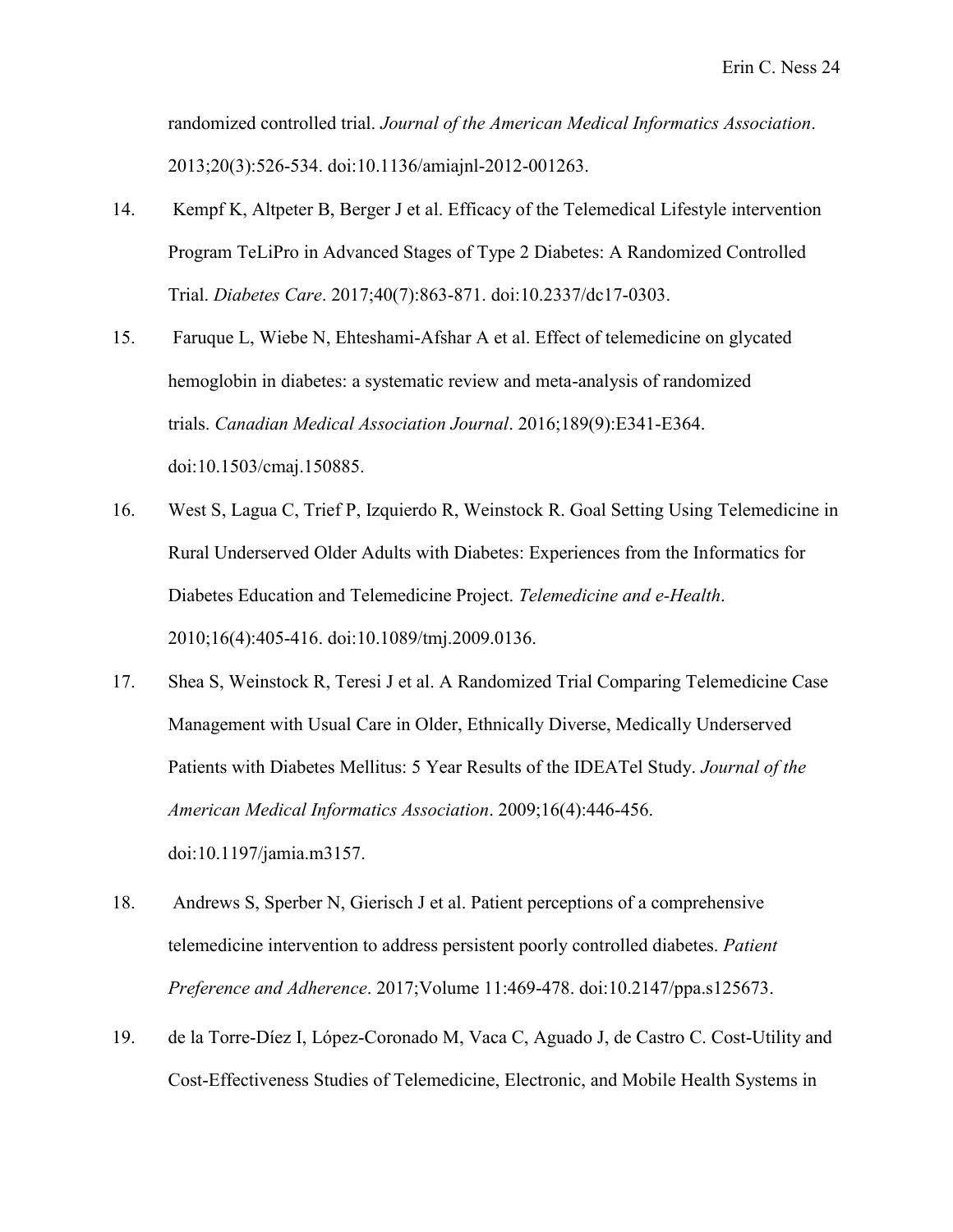the Literature: A Systematic Review. *Telemedicine and e-Health*. 2015;21(2):81-85. doi:10.1089/tmj.2014.0053.

- 20. Zhai Y, Zhu W, Cai Y, Sun D, Zhao J. Clinical- and Cost-effectiveness of Telemedicine in Type 2 Diabetes Mellitus. *Medicine*. 2014;93(28):e312. doi:10.1097/md.0000000000000312.
- 21. Verhoeven F, van Gemert-Pijnen L, Dijkstra K, Nijland N, Seydel E, Steehouder M. The Contribution of Teleconsultation and Videoconferencing to Diabetes Care: A Systematic Literature Review. *Journal of Medical Internet Research*. 2007;9(5). doi:10.2196/jmir.9.5.e37.
- 22. Realizing the Promise of Telehealth: Understanding the Legal and Regulatory Challenges. *American Hospital Association*. 2015. Available at: http://www.aha.org/research/reports/tw/15may-tw-telehealth.pdf. Accessed July 1, 2017.
- 23. Klonoff D. Telemedicine for Diabetes: Current and Future Trends. *Journal of Diabetes Science and Technology*. 2016;10(1):3-5. doi:10.1177/1932296815622349.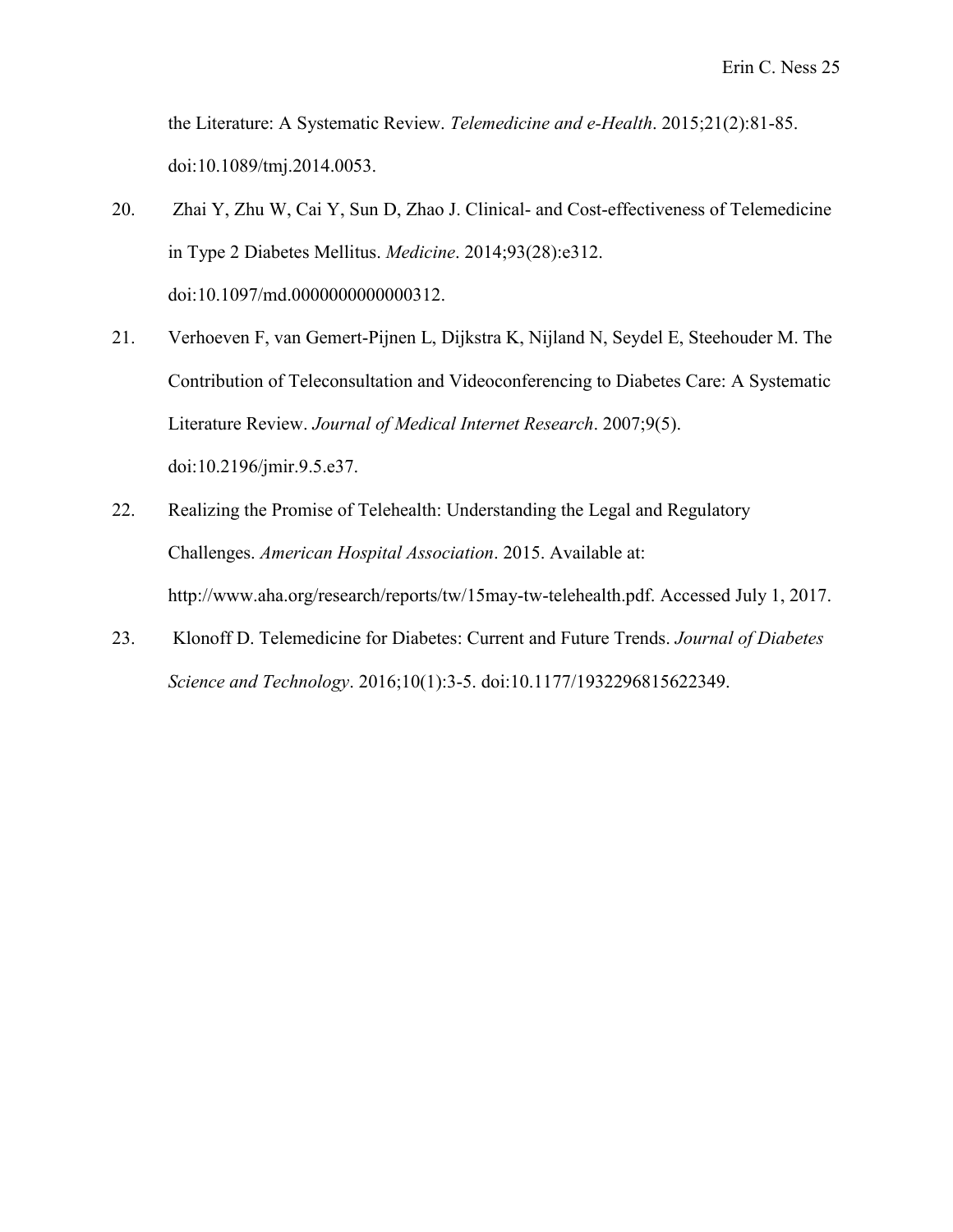# **Appendix**

## Figure 1: Telemedicine Platforms 6 (p.4)

| <b>Platform</b>          | <b>Description</b>                                                                                                                                                          |
|--------------------------|-----------------------------------------------------------------------------------------------------------------------------------------------------------------------------|
| Telestroke               | Remote evaluations, diagnoses and treatment recommendations are transmitted to emergency<br>medicine doctors at other sites using advanced telecommunications technologies. |
| <b>Teleradiology</b>     | Images and associated data are transmitted between locations for the purpose of primary<br>interpretation or consultation and clinical review.                              |
| Tele-ICU                 | Networks of audiovisual communication and computer systems are linked with critical<br>care physicians and nurses to ICUs in other, often remote hospitals.                 |
| <b>Telemental Health</b> | Mental health and substance abuse services are provided from a distance (e.g. using<br>videoconferencing and other advanced communication technologies).                    |
| Telepathology            | The practice of pathology is performed at a remote location by means of video cameras,<br>monitors, and a remote-controlled microscope.                                     |
| Cybersurgery             | Surgeons use surgical techniques with a telecommunication conduit connected to a robotic<br>instrument to operate on a remote patient.                                      |
| <b>Remote Monitoring</b> | Patients are subject to continuous or frequent periodic clinical monitoring via advanced<br>communication technologies.                                                     |
| Telepharmacy             | Pharmaceutical care for patients (or supervision to technicians) is provided at a distance using<br>advanced telecommunications technology.                                 |
| <b>Consultations</b>     | Remote consults are conducted with remote specialists, primary care providers, counselors,<br>social workers and other health care professionals.                           |

Interviewer: Erin Ness

Interviewee: Jennifer Freitag Certified Nurse Practitioner, Diabetes Consulting Service

Mayo Clinic, Rochester Minnesota

June 29, 2017

E-mail correspondence

- Erin: What is your experience with use of telemedicine and technology for diabetes? (e.g. videoconferences, applications on smartphones, patient health portals, etc.)
- Jennifer: I have worked with patient portals. I find this beneficial to patients that are new to insulin therapy and need frequent insulin dose adjustments. This technology is a also beneficial when working with women with diabetes that are pregnant and require frequent dose adjustment and support.
- Erin: Has the use of telemedicine improved patient outcomes? (e.g. HbA1c, glucose monitoring, medication adherence)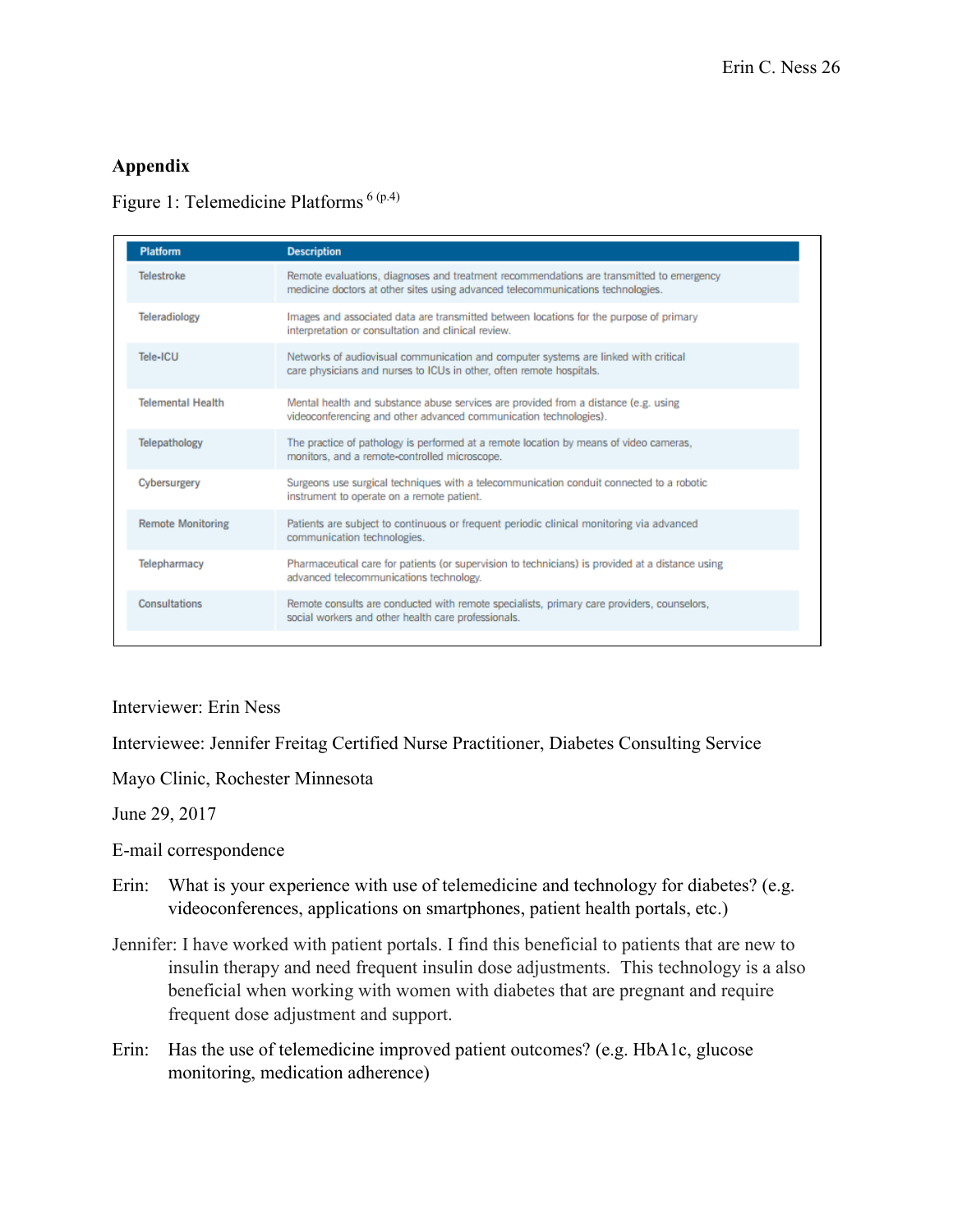- Jennifer: I do not have hard data to prove this but if we continue to embrace technology we can play a more active role in patients' daily lives. Many of the patients I work with require support especially at diagnosis and when starting insulin therapy. Portals, apps can give patients reminders to take medicine, monitor blood glucose etc.
- Erin: What do you think are the benefits of telemedicine? Challenges?
- Jennifer: Benefits of telemedicine include expanding access to care. This allows patients to access specialties that may require travel to see. Challenges can include losing that faceto-face contact, however I work with many patients that may live more than a one hour drive from a primary care clinic and this can open up options for patients to interact with specialty care.
- Erin: What are your thoughts on the future of telemedicine and use of technology?
- Jennifer: As financial concerns continue to loom in healthcare telemedicine may be a way to provide cost-effective care. This may allow a provider, such as an endocrinologist to work from a central location and maximize the amount of patients that provider may see.
- Erin: What resources are available to providers and/ or patients for telemedicine education?
- Jennifer: I am not aware of education resources at this time. This will likely need to be addressed. It will be important to explain to patients this model of care.

Interviewer: Erin Ness

Interviewee: Jaime Schlomann, RD, LD, CDE at Affiliated Community Medical Center, Willmar Minnesota

July 11, 2017

E-mail correspondence

Data Collection:

Erin: Do you know the Hemoglobin A1c outcomes for patients in classes vs. one-on-one? (generally better or worse?)

Jaime: Diabetes BASICS Classes for 2016 Willmar (location #1) Completion rate: All 4 classes- 47/55- 85.5% 3 classes- 4/55- 9% (94.5% completion rate for 3 and 4) 2 classes- 1/55- 1.8% 1 class-  $3/55 - 5.4\%$ 

Average A1c before BASICS classes- 8.1% Average A1c after completing BASICS classes- 6.4%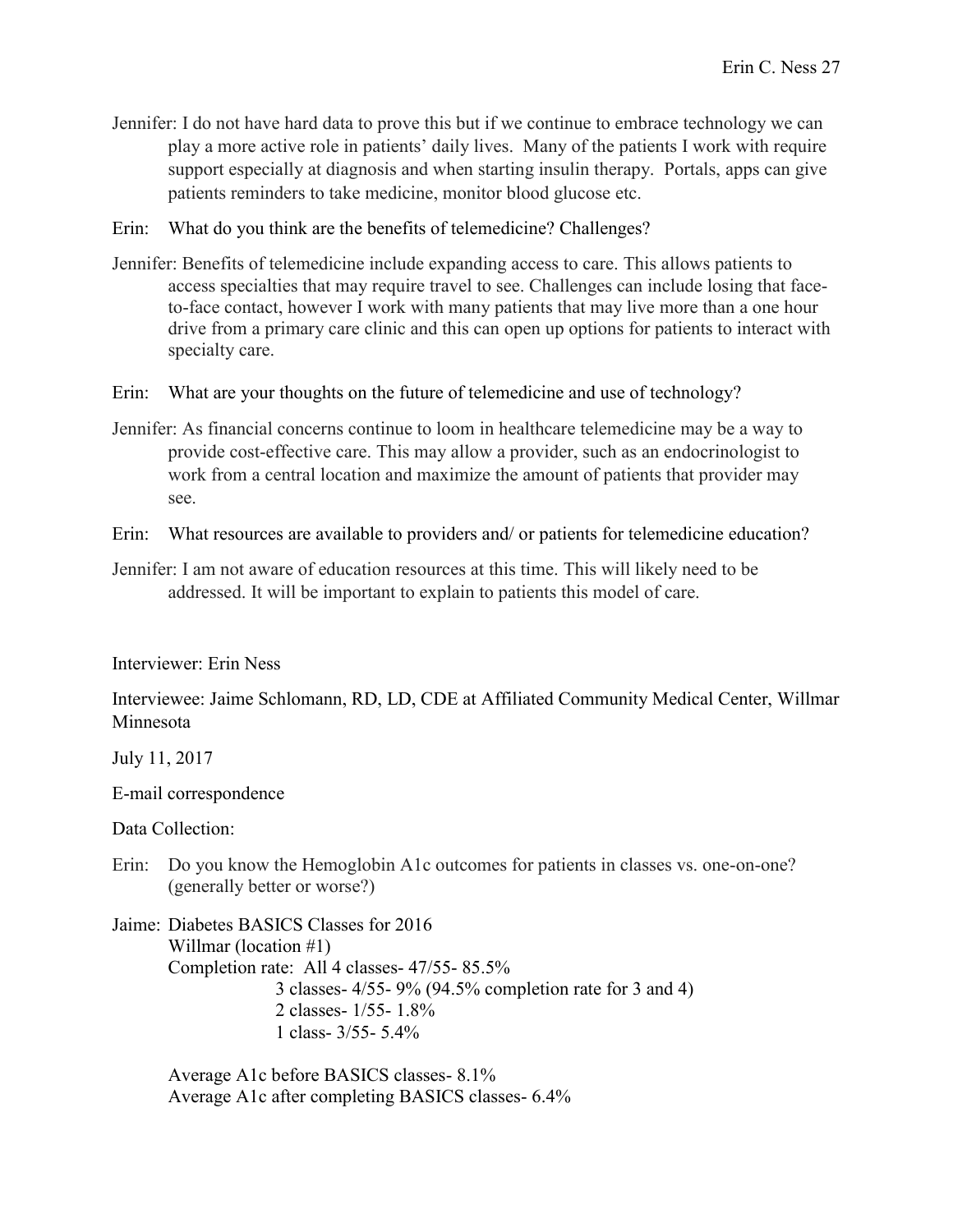Number of class participants with A1c of 7% or lower before class- 24/54- 44% Number of class participants with A1c of 7% or lower after class- 42/51- 82%

Marshall data (location #2) Completion rate: All 4 classes: 9/16- 56% 3 of 4 classes: 4/16- 25% (81% completion rate of 3 and 4) 2 of 4 classes: 2/16- 12.5% 1 of 4 classes: 1/16- 6.3%

Average A1c before BASICS= 7.6% Average A1c after BASICS= 6.25%

Number of class participants with A1c of 7% or lower before class- 11/16- 69% Number of class participants with A1c of 7% or lower after class- 13/16- 81%

- Erin: Benefits and challenges to videoconferencing group diabetes classes?
- Jaime: Benefits: Financial benefits- less staff time, larger class sizes, still can offer a group atmosphere even when number of patients is small (like only 1 per site).

Challenges:

1) Technology- frequently does not work as planned- may see the speaker but not the presentation, may not connect without 30 minutes of IT help

2) Not able to connect with the patients as well through a screen. Less class participation on the telehealth side- very few questions or answers, typically just observe.

3) Difficult to document on patients I have not ever met before.

4) Increase staff time on documentation since the potential is there to have large groups.